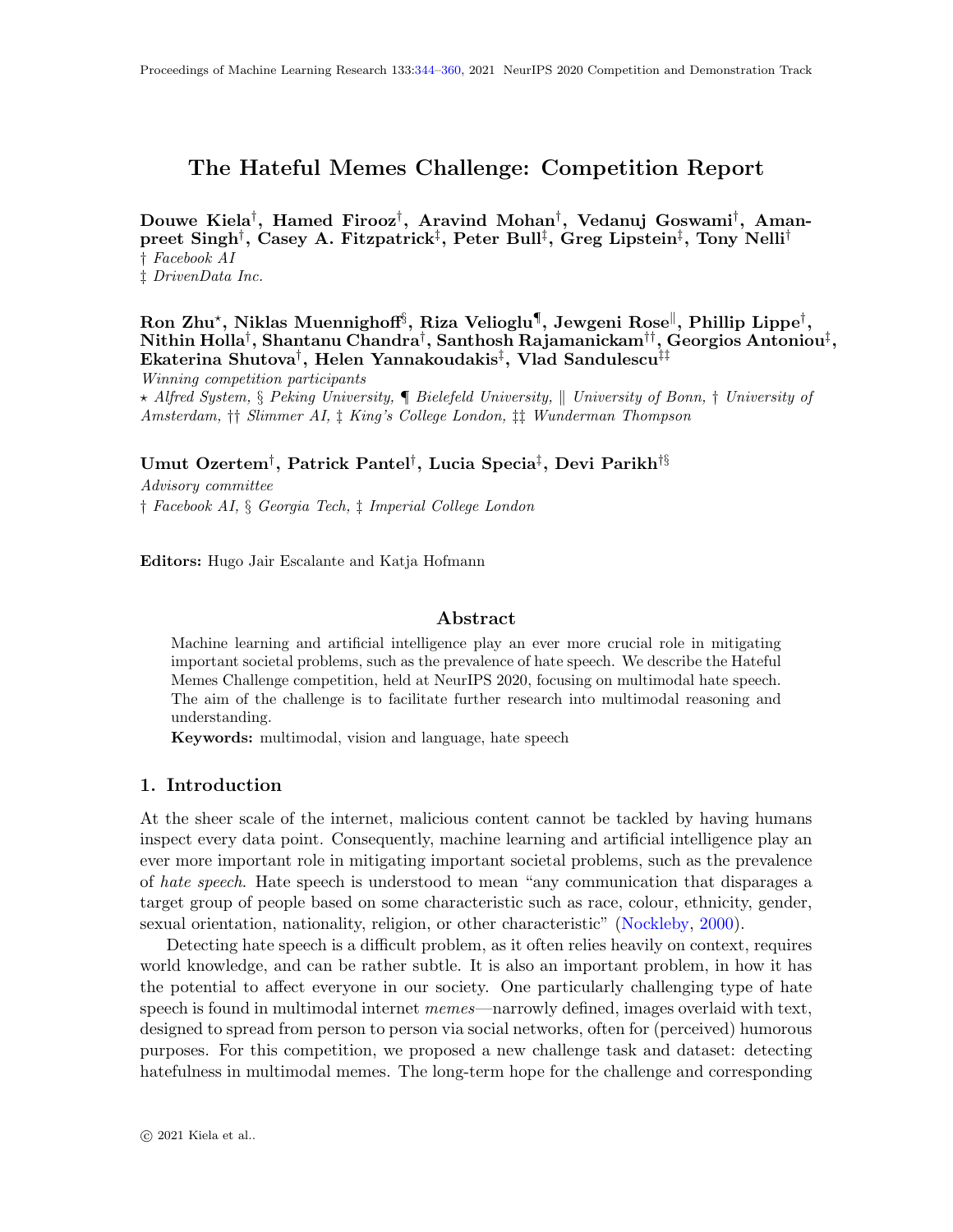datasets is to facilitate breakthroughs in multimodal methods that can be applied to a very broad set of problems, going far beyond hate speech.

Memes pose an interesting multimodal fusion problem, i.e., their understanding requires a very specific combination of information from different modalities (the text and the image). Consider, as an illustration, a sentence like "you smell nice today" paired with an image of a skunk, or "look how many people love you" with a picture of a tumbleweed in the desert. Unimodally, these examples are boring and harmless, but when the modalities are combined the meaning changes and they suddenly become mean—which is easy for humans to detect, but (so far) challenging to AI systems.

A primary motivation for the challenge, in addition to the obvious importance of tackling hate speech, is that we believe there is room for vision-and-language tasks to extend beyond the popular tasks of visual question answering [\(Antol et al.,](#page-9-0) [2015;](#page-9-0) [Johnson et al.,](#page-12-0) [2017\)](#page-12-0) and image captioning [\(Chen et al.,](#page-10-0) [2015;](#page-10-0) [Young et al.,](#page-15-0) [2014;](#page-15-0) [Krishna et al.,](#page-12-1) [2017\)](#page-12-1). While these tasks are very important and have contributed immensely to the progress of the field, one could argue that they are different from many of the problems in industry, using real-world internet data, where the goal might be to classify a tweet, post or comment.

A crucial characteristic of the challenge is that we include so-called "benign confounders" to counter the possibility of models exploiting unimodal priors: for every hateful meme, we find alternative images or captions that make the label flip to not-hateful. Using the examples above, for example, if we replaced the skunk and tumbleweed images with pictures of roses or people, the memes become harmless again. Similarly, we can flip the label by keeping the original images but changing the text to "look how many people hate you" or "skunks have a very particular smell". Thus, the challenge is designed such that it should only be solvable by models that are successful at sophisticated multimodal reasoning and understanding.

The Hateful Memes Challenge task has obvious direct real-world applicability, and cannot be solved by only looking at the image or the text, instead requiring sophisticated multimodal fusion. It is difficult and requires subtle reasoning, yet is easy to evaluate as a binary classification task. The challenge can thus be said to serve the dual purpose of measuring progress on multimodal understanding and reasoning, while at the same time facilitating progress in a real-world application of hate speech detection.<sup>[1](#page-1-0)</sup>

#### 2. Related Work

Hate speech There has been a lot of work in recent years on detecting hate speech in network science [\(Ribeiro et al.,](#page-13-1) [2018\)](#page-13-1) and natural language processing [\(Waseem et al.,](#page-15-1) [2017;](#page-15-1) [Schmidt and Wiegand,](#page-13-2) [2017;](#page-13-2) [Fortuna and Nunes,](#page-10-1) [2018\)](#page-10-1). Several text-only hate speech datasets have been released, mostly based on Twitter [\(Waseem,](#page-15-2) [2016;](#page-15-2) [Waseem and Hovy,](#page-15-3) [2016;](#page-15-3) [Davidson et al.,](#page-10-2) [2017;](#page-10-2) [Golbeck et al.,](#page-11-0) [2017;](#page-11-0) [Founta et al.,](#page-10-3) [2018\)](#page-10-3), and various architectures have been proposed for classifiers [\(Kumar et al.,](#page-12-2) [2018;](#page-12-2) [Malmasi and Zampieri,](#page-13-3) [2018,](#page-13-3) [2017\)](#page-13-4). Hate speech detection has proven to be difficult, and for instance subject to unwanted bias [\(Dixon et al.,](#page-10-4) [2018;](#page-10-4) [Sap et al.,](#page-13-5) [2019;](#page-13-5) [Davidson et al.,](#page-10-5) [2019\)](#page-10-5). One issue is that not all of these works have agreed on what defines hate speech, and different terminology

<span id="page-1-0"></span><sup>1.</sup> The dataset is available at <https://hatefulmemeschallenge.com>, which also hosts the leaderboard.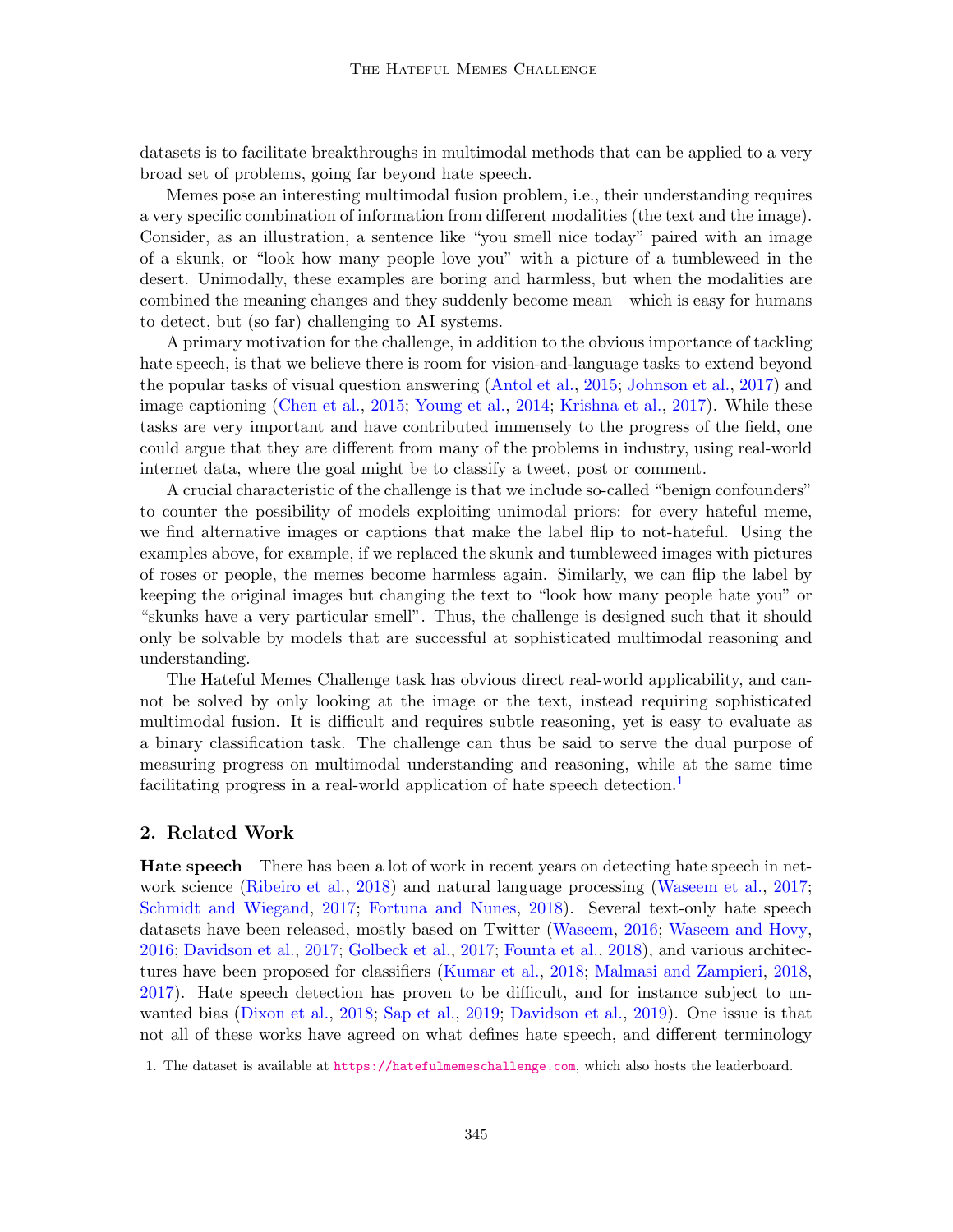has been used, ranging from offensive or abusive language, to online harassment or aggression, to cyberbullying, to harmful speech, to hate speech [\(Waseem et al.,](#page-15-1) [2017\)](#page-15-1). Here, we focus exclusively on hate speech in a narrowly defined context (see Section [3.1\)](#page-4-0).

Multimodal hate speech There has been surprisingly little work related to multimodal hate speech, with only a few papers including both images and text. Yang et al. [\(Yang](#page-15-4) [et al.,](#page-15-4) [2019\)](#page-15-4) report that augmenting text with image embedding information immediately boosts performance in hate speech detection. Hosseinmardi et al. [\(Hosseinmardi et al.,](#page-11-1) [2015\)](#page-11-1) collect a dataset of Instagram images and their associated comments, which they then label with the help of Crowdflower workers. They asked workers two questions: 1) does the example constitute cyberaggression; and 2) does it constititute cyberbullying. Where the former is defined as "using digital media to intentionally harm another person" and the latter is a subset of cyber-aggression, defined as "intentionally aggressive behavior that is repeatedly carried out in an online context against a person who cannot easily defend him or herself" [\(Hosseinmardi et al.,](#page-11-1) [2015\)](#page-11-1). They show that including the image features improves classification performance. The dataset consisted of 998 examples, of which 90% was found to have high-confidence ratings, of which 52% was classified as bullying. Singh et al. [\(Singh](#page-14-0) [et al.,](#page-14-0) [2017\)](#page-14-0) conduct a detailed study, using the same dataset, of the types of features that matter for cyber-bullying detection in this task. Similarly, Zhong et al. [\(Zhong et al.,](#page-16-1) [2016\)](#page-16-1) collected a dataset of Instagram posts and comments, consisting of 3000 examples. They asked Mechanical Turk workers two questions: 1) do the comments include any bullying; and 2) if so, is the bullying due to the content of the image. 560 examples were found to be bullying. They experiment with different kinds of features and simple classifiers for automatically detecting whether something constitutes bullying.

Our work differs from these works in various ways: our dataset is larger and explicitly designed to be difficult for unimodal architectures; we only include examples with highconfidence ratings from trained annotators and carefully balance the dataset to include different kinds of multimodal fusion problems; we focus on hate speech, rather than the more loosely defined cyberbullying; and finally we test more sophisticated models on this problem. Vijayaraghavan et al. [\(Vijayaraghavan et al.,](#page-15-5) [2019\)](#page-15-5) propose methods for interpreting multimodal hatespeech detection models, where the modalities consist of text and socio-cultural information rather than images. Concurrently, Gomez et al. [\(Gomez et al.,](#page-11-2) [2020\)](#page-11-2) introduced a larger (and arguably noisier) dataset for multimodal hate speech detection based on Twitter data, which also contains memes and which would probably be useful as pretraining data for our task.

Vision and language tasks Multimodal hate speech detection is a vision and language task. Vision and language problems have gained a lot of traction is recent years (see Mogadala et al. [\(Mogadala et al.,](#page-13-6) [2019\)](#page-13-6) for a survey), with great progress on important problems such as visual question answering [\(Antol et al.,](#page-9-0) [2015;](#page-9-0) [Goyal et al.,](#page-11-3) [2017\)](#page-11-3) and image caption generation and retrieval [\(Chen et al.,](#page-10-0) [2015;](#page-10-0) [Young et al.,](#page-15-0) [2014;](#page-15-0) [Krishna et al.,](#page-12-1) [2017;](#page-12-1) [Sidorov et al.,](#page-14-1) [2020;](#page-14-1) [Gurari et al.,](#page-11-4) [2020\)](#page-11-4), with offshoot tasks focusing specifically on visual reasoning [\(Johnson et al.,](#page-12-0) [2017\)](#page-12-0), referring expressions [\(Kazemzadeh et al.,](#page-12-3) [2014\)](#page-12-3), visual storytelling [\(Park and Kim,](#page-13-7) [2015;](#page-13-7) [Huang et al.,](#page-11-5) [2016\)](#page-11-5), visual dialogue [\(Das et al.,](#page-10-6) [2017;](#page-10-6) [De Vries et al.,](#page-10-7) [2017\)](#page-10-7), multimodal machine translation [\(Elliott et al.,](#page-10-8) [2016;](#page-10-8) [Specia et al.,](#page-14-2) [2016\)](#page-14-2), visual reasoning [\(Suhr et al.,](#page-14-3) [2018;](#page-14-3) [Hudson and Manning,](#page-11-6) [2019;](#page-11-6) [Singh et al.,](#page-14-4) [2019;](#page-14-4)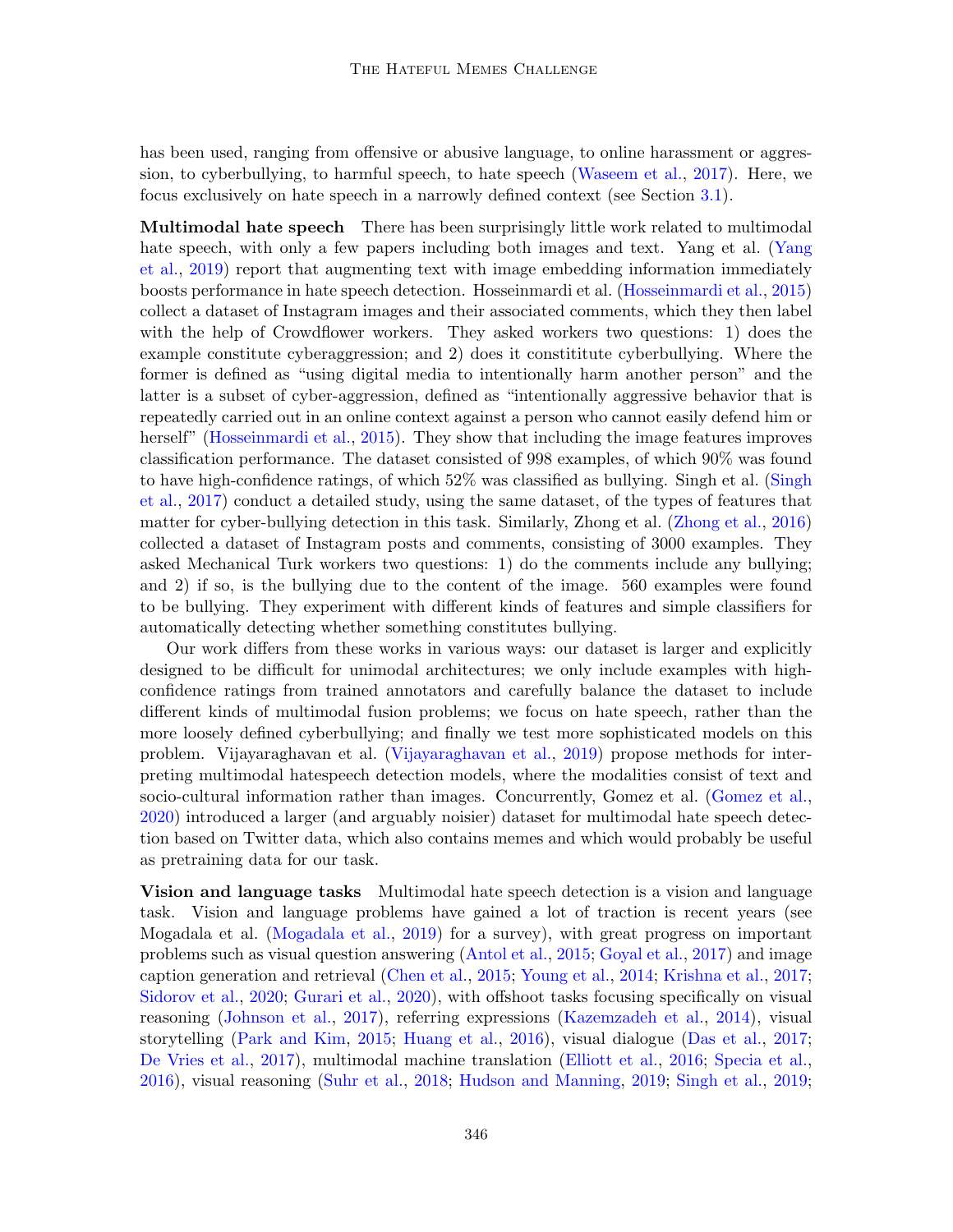[Xie et al.,](#page-15-6) [2019;](#page-15-6) [Gurari et al.,](#page-11-7) [2018\)](#page-11-7), visual common sense reasoning [\(Zellers et al.,](#page-16-2) [2019\)](#page-16-2) and many others.

A large subset of these tasks focus on (autoregressive) text generation or retrieval objectives. One of the two modalities is usually dominant. They often rely on bounding boxes or similar features for maximum performance, and are not always easy to evaluate [\(Vedantam](#page-15-7) [et al.,](#page-15-7) [2015\)](#page-15-7). While these tasks are of great interest to the community, they are different from the kinds of real-world multimodal classification problems one might see in industry a company like Facebook or Twitter, for example, needs to classify a lot of multimodal posts, ads, comments, etc for a wide variety of class labels. These use cases often involve large-scale, text-dominant multimodal classification similar to what is proposed in this task.

Related multimodal classification tasks exist; for instance, there has been extensive research in multimodal sentiment [\(Soleymani et al.,](#page-14-5) [2017\)](#page-14-5), but there is no agreed-upon standard dataset or benchmark task. Other datasets using internet data include Food101 [\(Wang et al.,](#page-15-8) [2015\)](#page-15-8), where the goal is to predict the dish of recipes and images; various versions of Yelp reviews [\(Ma et al.,](#page-13-8) [2018\)](#page-13-8); Walmart and Ferramenta product classification [\(Zahavy et al.,](#page-16-3) [2016;](#page-16-3) [Gallo et al.,](#page-10-9) [2017\)](#page-10-9); social media name tagging (Twitter and Snapchat) [\(Lu et al.,](#page-12-4) [2018\)](#page-12-4); social media target-oriented sentiment [\(Yu and Jiang,](#page-16-4) [2019\)](#page-16-4); social media crisis handling [\(Alam et al.,](#page-9-1) [2018\)](#page-9-1); various multimodal news classification datasets [\(Ramisa,](#page-13-9) [2017;](#page-13-9) [Shu et al.,](#page-14-6) [2017\)](#page-14-6); multimodal document intent in Instagram posts [\(Kruk et al.,](#page-12-5) [2019\)](#page-12-5); and predicting tags for Flickr images [\(Thomee et al.,](#page-14-7) [2015;](#page-14-7) [Joulin et al.,](#page-12-6) [2016\)](#page-12-6). Other datasets include grounded entailment, which exploits the fact that one of the large-scale natural language inference datasets was constructed using captions as premises, yielding a image, premise, hypothesis triplet with associated entailment label [\(Vu et al.,](#page-15-9) [2018\)](#page-15-9); as well as MM-IMDB, where the aim is to predict genres from posters and plots [\(Arevalo](#page-10-10) [et al.,](#page-10-10) [2017\)](#page-10-10); and obtaining a deeper understanding of multimodal advertisements, which requires similarly subtle reasoning [\(Hussain et al.,](#page-11-8) [2017;](#page-11-8) [Zhang et al.,](#page-16-5) [2018\)](#page-16-5). Sabat et al. [\(Sabat et al.,](#page-13-10) [2019\)](#page-13-10) recently found in a preliminary study that the visual modality can be more informative for detecting hate speech in memes than the text. The quality of these datasets varies substantially, and their data is not always readily available to different organizations. Consequently, there has been a practice where authors opt to simply "roll their own" dataset, leading to a fragmented status quo. We believe that our dataset fills up an important gap in the space of multimodal classification datasets.

## 3. The Competition

The original Hateful Memes dataset was proposed by [Kiela et al.](#page-12-7) [\(2020\)](#page-12-7) as a means to measure progress in research on multi-modal reasoning and understanding. It incorporates benign confounders in an attempt to tease apart differences between models that are only superficially multimodal and models that can truly conduct sophisticated multimodal fusion. The dataset is hoped to be particularly useful for evaluating large scale models pre-trained on other data. The original paper describes the collection and annotation procedure, the various splits, and the performance of state of the art vision-and-language systems as baselines. For this competition, an "unseen" test set was constructed specifically for the purpose of evaluating solutions using new source material, ensuring that competition participants would be evaluated on the actual task (which would in the real world include completely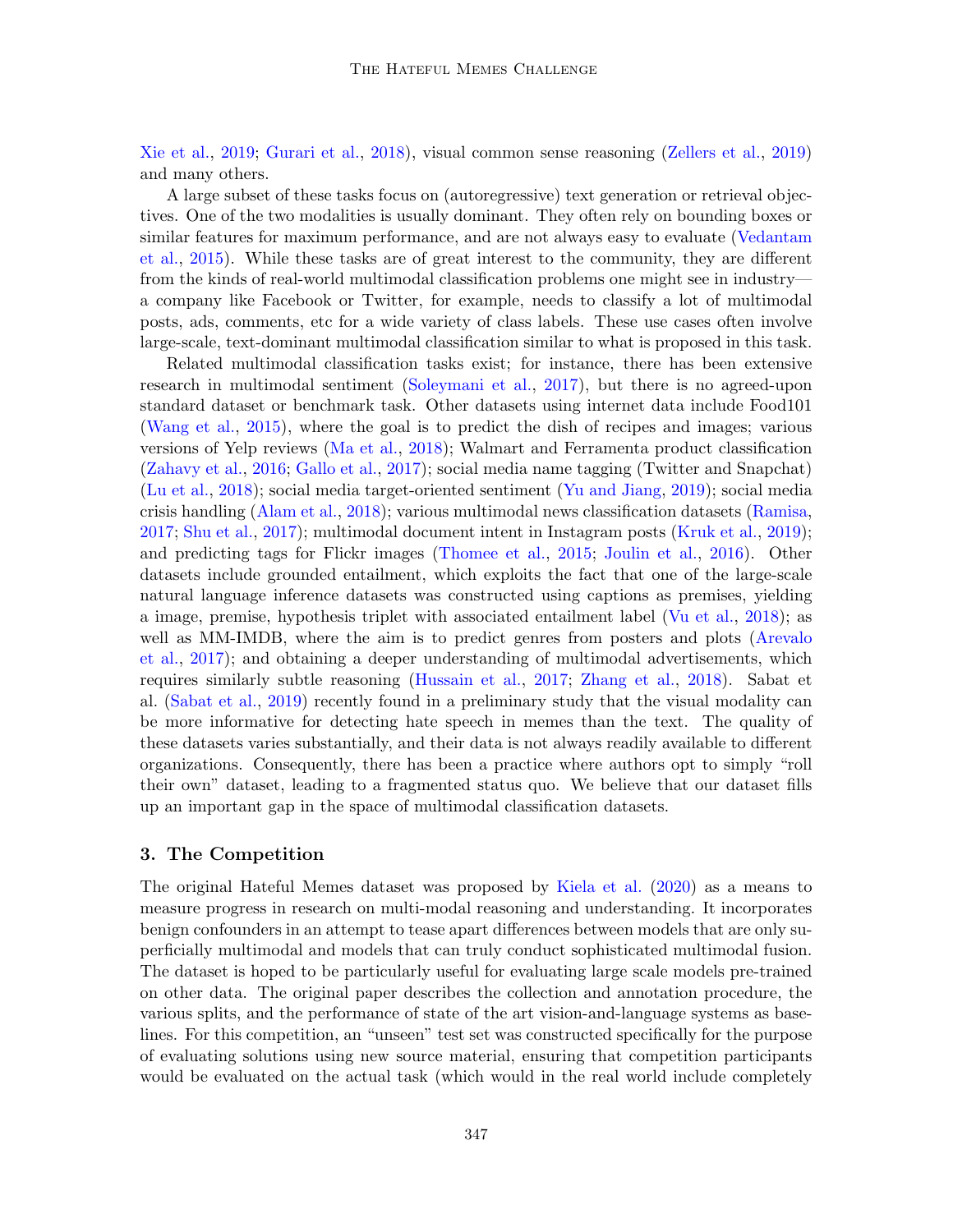novel unseen examples) and also to mitigate the risk of participants exploiting inadvertent biases. The competition underwent two "phases": the first phase using the seen test set, which lasted from May to October with one submission allowed per day; and the second phase using the unseen test set, lasting for the month of October, with three submissions allowed in total.

### <span id="page-4-0"></span>3.1. Task Formulation

Hate speech, in the context of this paper and the challenge set, is strictly defined as follows:

A direct or indirect attack on people based on characteristics, including ethnicity, race, nationality, immigration status, religion, caste, sex, gender identity, sexual orientation, and disability or disease. We define attack as violent or dehumanizing (comparing people to non-human things, e.g. animals) speech, statements of inferiority, and calls for exclusion or segregation. Mocking hate crime is also considered hate speech.

There are some notable but subtle exceptions in this definition, i.e., attacking individuals/famous people is allowed if the attack is not based on any of the protected characteristics. Also, attacking groups perpetrating hate (e.g. terrorist groups) is not considered hate. The definition resembles (but is a very simplified version of) community standards on hate speech employed by e.g. Facebook<sup>[2](#page-4-1)</sup>.

The task is to classify a meme—i.e., an image and some text (the text is pre-extracted from the image in lieu of having to do optical character recognition)—based on whether it is hateful according to the above definition, or not.

## 3.2. Metrics

The primary metric for the competition, and the metric we encourage the community to use, is the area under the receiver operating characteristic curve (AUROC; [Bradley,](#page-10-11) [1997\)](#page-10-11). We also encourage the community to report the accuracy as a secondary metric, since it is easily interpretable and the dev and test sets are not extremely unbalanced<sup>[3](#page-4-2)</sup>, so accuracy gives a reasonable (though imperfect) signal of model performance. The competition winners were decided based on AUROC, which gives a fine-grained sense of classifier performance.

## 3.3. Data

The dataset construction procedure is discussed in detail in [Kiela et al.](#page-12-7) [\(2020\)](#page-12-7). In summary, it consisted of four phases: 1) data filtering; 2) meme reconstruction; 3) hatefulness ratings; 4) benign confounder construction. In order to ensure that the dataset would be freely distributable for research purposes, we partnered with Getty Images for sourcing the images, synthetically constructing memes using those source images as the background upon which text was overlaid.

There are different types of memes in the dataset. Hateful examples can be multimodal in nature, meaning that the classification relies on both modalities, or unimodal, meaning

<span id="page-4-1"></span><sup>2.</sup> [https://www.facebook.com/communitystandards/hate\\_speech](https://www.facebook.com/communitystandards/hate_speech)

<span id="page-4-2"></span><sup>3.</sup> Note that in real-world data, the prevalence of hate speech would be much lower.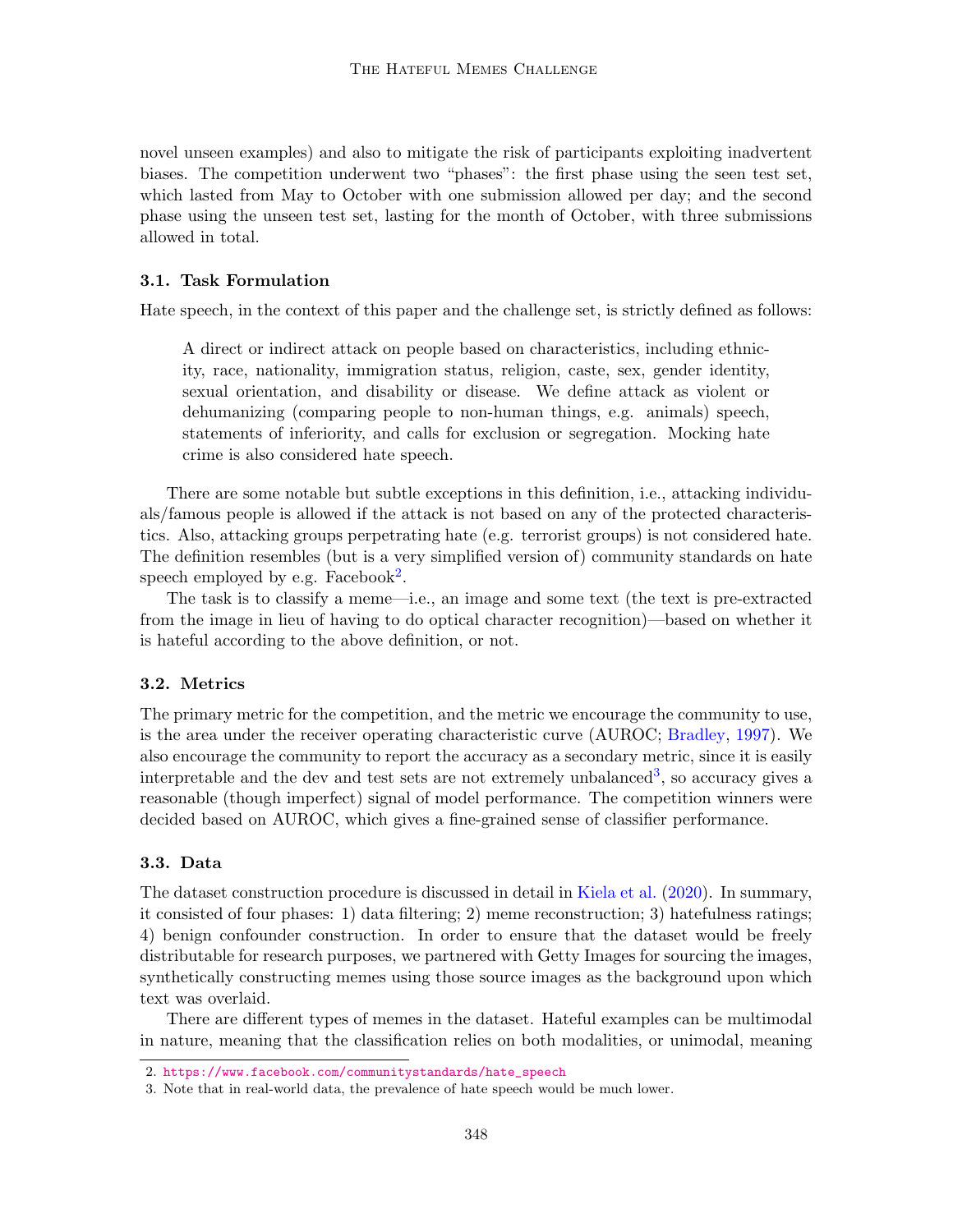|             | $_{\rm Total}$ | Not-hate | Hate | MM Hate | UM Hate        | Img Conf | Txt Conf | Rand Benign |
|-------------|----------------|----------|------|---------|----------------|----------|----------|-------------|
| Train       | 8500           | 5481     | 3019 | 1100    | 1919           | 1530     | 1530     | 2421        |
| Dev seen    | 500            | 253      | 247  | 200     | 47             | 100      | 100      | 53          |
| Dev uneen   | 540            | 340      | 200  | 200     | 0              | 170      | 170      |             |
| Test seen   | 1000           | 510      | 490  | 380     | 110            | 190      | 190      | 130         |
| Test unseen | 2000           | 1250     | 750  | 750     | $\overline{0}$ | 625      | 625      |             |

Unseen Dev Unseen Test  $\begin{array}{ccc} \textbf{Type} & \textbf{Model} & \textbf{Acc.} & \text{AUROC} & \textbf{Acc.} & \textbf{AUROC} \end{array}$ Unimodal Image-Region  $61.48$   $53.54$   $60.28\pm0.18$   $54.64\pm0.80$ <br>Co 37 60.88  $62.60\pm0.18$   $60.25\pm0.18$   $60.61\pm0.40$ Text BERT  $60.37$   $60.88$   $63.60\pm0.54$   $62.65\pm0.40$ Multimodal (Unimodal Pretraining) Late Fusion  $\begin{array}{|l} \n\end{array}$   $\begin{array}{|l} 61.11 & 61.00 & 64.06 \pm 0.02 & 64.44 \pm 1.60\n\end{array}$ Concat BERT  $64.81$   $65.42$   $65.90\pm0.82$   $66.28\pm0.66$ MMBT-Grid | 67.78 65.47 | 66.85±1.61 67.24±2.53 MMBT-Region 70.04 71.54 70.10±1.39 72.21±0.20 ViLBERT  $\big| 69.26 \quad 72.73 \quad | 70.86 \pm 0.70 \quad 73.39 \pm 1.32$ Visual BERT  $69.67$   $71.10$   $71.30\pm0.68$   $73.23\pm1.04$ Multimodal (Multimodal Pretraining) ViLBERT CC  $\qquad$  | 70.37 70.78 | 70.03 $\pm$ 1.07 72.78 $\pm$ 0.50 Visual BERT COCO | 70.77 73.70 | 69.95 $\pm$ 1.06 74.59 $\pm$ 1.56

<span id="page-5-0"></span>Table 1: Dataset splits

Table 2: Unseen dev and test set performance for baseline models (see [Kiela et al.](#page-12-7) [\(2020\)](#page-12-7) for baseline model performance on the "seen" dev and test sets).

that one modality is enough to obtain the correct classification label. In addition, the dataset contains "confounders" that are constructed such that minimal changes to one of the modalities cause the label to flip. To balance out the data, we also include random benign examples, which in practice is by far the most common meme category in the wild.

During the early stages of the competition, discrepancies were found in the hatefulness annotations, mostly as a result of noisy examples from the original reconstruction procedure and annotator confusion. This was addressed by having the entire dataset reannotated with better training and stricter guidelines for the "second phase" of the competition.

#### 3.4. Splits

Table [1](#page-5-0) shows how the dataset breaks down into various categories. In phase 1 of the competition, dev "seen" and test "seen" were used. Unlike the train set, which is dominated by unimodal violating contents, dev "seen" and test "seen" set are dominated by multimodal contents. Moreover, the labels distribution is balanced. For phase 2 (the prize wining phase) "unseen" dev and "Unseen" test set were constructed. There are no unimodal violating contents in these two new sets. This encouraged the competitors to push accuracy of their multimodal models.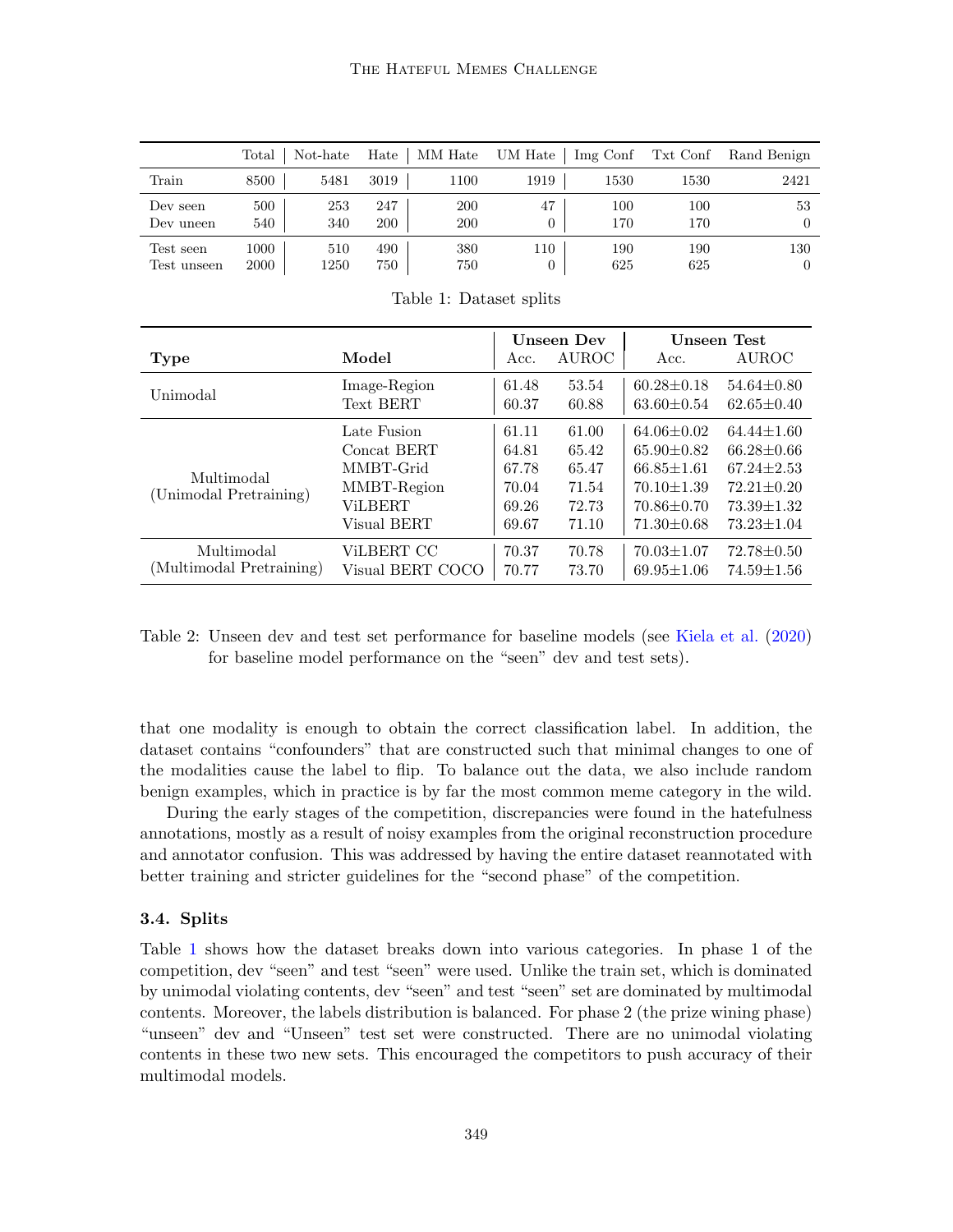| Phase          | Start             | End       |       | Participants Submissions Sub. Part. Constraints |     |           |
|----------------|-------------------|-----------|-------|-------------------------------------------------|-----|-----------|
| $1 -$ "seen"   | May 10th Oct. 1st | Oct. 31th | 3.532 | 3.646                                           | 510 | 1 per day |
| $2$ - "unseen" | Oct. 1st          |           | 3.173 | 276                                             | 105 | 3 total   |

<span id="page-6-0"></span>Table 3: Participation Statistics. "Participants" is the number of people who registered on the competition page. "Sub. Part" is the number of participants who submitted at least one solution.

#### 3.5. Baselines and starter kit

Baseline scores for various unimodal and several state-of-the-art multimodal models on this task were established at the start of the competition. Starter kit code was provided to all participants, and is available as a part of the MMF multi-modal framework at: [https://github.com/facebookresearch/mmf/tree/master/projects/hateful\\_memes](https://github.com/facebookresearch/mmf/tree/master/projects/hateful_memes).

#### 4. Results & Analysis

#### 4.1. Participation

Table [3](#page-6-0) shows the overall competition statistics. The competition had a large number of participants, which narrowed down towards the later stages due to stricter submission constraints.

An issue that emerged during the competition was that some teams considered "pseudo labelling" on the test set to be a valid approach. Pseudo labelling can in some cases be perfectly legitimate, e.g. for semi-supervised learning where a small set of supervised data can be used to impute labels for unsupervised data that may be used in subsequent training, but for obvious reasons this approach should not be applied to test set examples. Some contestants also exploited knowledge about the dataset construction process, basing test set example predictions on other test set example labels, which also obviously violates test set integrity. Both approaches were actively discouraged, but these issues constitute a weakness in the dataset that is important to explicitly acknowledge: the construction process led to "triplets" of one hateful memes and two similar non-hateful confounder memes. This knowledge can be trivially exploited by comparing a given example to other examples in the test set, effectively classifying the most-probably-hateful meme as hateful and the others as automatically wholly not-hateful. Obviously, this approach defeats the purpose of the test set (for measuring generalization to novel examples) and violates standard machine learning practice. Solutions that employed this approach were disqualified from the competition.

#### 4.2. Winning solutions

The competition had a prize pool of 100k USD, divided over the top 5 winning teams. As a requirement for prize eligibility, the winning teams were asked to open-source all their code and write an academic paper outlining how to reproduce their results. We hope others across the AI research community will build on their work and be able to improve their own systems.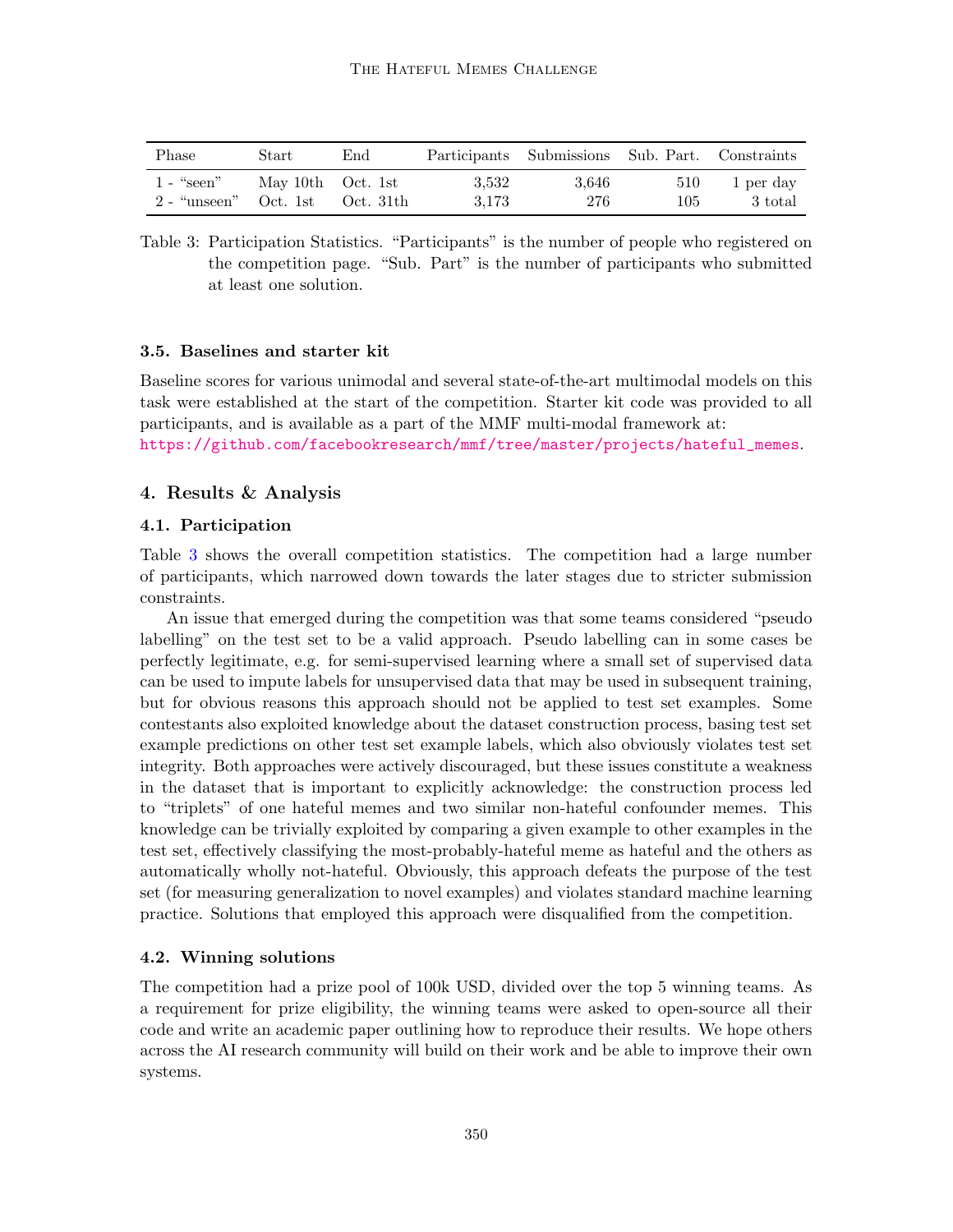|   | Team               | <b>AUROC</b> | Acc.   |
|---|--------------------|--------------|--------|
|   | Ron Zhu            | 0.844977     | 0.7320 |
| 2 | Niklas Muennighoff | 0.831037     | 0.6950 |
| 3 | Team HateDetectron | 0.810845     | 0.7650 |
| 4 | Team Kingsterdam   | 0.805254     | 0.7385 |
| 5 | Vlad Sandulescu    | 0.794321     | 0.7430 |

Table 4: Competition winners

#1 Ron Zhu: Enhancing Multimodal Transformers with External Labels And In-Domain Pretraining [Zhu](#page-16-6)  $(2020)$  won first prize.<sup>[4](#page-7-0)</sup> The solution stood apart for a number of reasons. It employed a diverse ensemble of VL-BERT [\(Su et al.,](#page-14-8) [2019\)](#page-14-8), UNITER-ITM [\(Chen et al.,](#page-10-12) [2019\)](#page-10-12), VILLA-ITM [\(Gan et al.,](#page-11-9) [2020\)](#page-11-9), and ERNIE-Vil [\(Yu et al.,](#page-15-10) [2020\)](#page-15-10) models. In addition to the text and image inputs, the models were given entity, race and gender classifications. Entity labels were obtained via the Google Cloud vision API's web detection tool<sup>[5](#page-7-1)</sup>. Race and gender labels were obtained by extracting faces using Mask-RCN [\(Ren et al.,](#page-13-11) [2015\)](#page-13-11) and classifying them.

#2 Niklas Muennighoff: State-of-the-art Visio-Linguistic Models applied to **Hateful Memes** [Muennighoff](#page-13-12)  $(2020)$  won second prize.<sup>[6](#page-7-2)</sup> The implementation fits visionand language models into a uniform framework and adds specific enhancements. Specifically, masked pre-training helps the models adapt to the Hateful Memes dataset before being trained on classification. A visual token type is added to ease differentiation between text and visual content. Stochastic Weight Averaging [\(Izmailov et al.,](#page-11-10) [2018\)](#page-11-10) is used to stabilize training and make performance seed-independent. ERNIE-Vil [\(Yu et al.,](#page-15-10) [2020\)](#page-15-10), UNITER [\(Chen et al.,](#page-10-12) [2019\)](#page-10-12), OSCAR [\(Li et al.,](#page-12-8) [2020\)](#page-12-8) and VisualBERT [\(Li et al.,](#page-12-9) [2019\)](#page-12-9) models are ensembled in a loop to produce the final score.

#3 Team HateDetectron: Detecting Hate Speech in Memes Using Multimodal **Deep Learning Approaches** [Velioglu and Rose](#page-15-11)  $(2020)$  won third prize.<sup>[7](#page-7-3)</sup> The solution has a lower complexity compared to other solutions as it only uses a single model— VisualBERT [\(Li et al.,](#page-12-9) [2019\)](#page-12-9). [Singh et al.](#page-14-9) [\(2020b\)](#page-14-9) showed that the source domain of the pre-training dataset highly impacts the model's capability. For this reason, VisualBERT is pre-trained on Conceptual Captions [\(Sharma et al.,](#page-14-10) [2018\)](#page-14-10), which are similar to this competition's memes in the sense of multimodality between text and image, and fine-tuned on an aggregated dataset where a part of the Memotion dataset [\(Sharma et al.,](#page-13-13) [2020\)](#page-13-13) was added to the Hateful Memes dataset. As a result of hyper-parameter tuning, an ensemble of 27 models are used to classify memes using majority voting technique.

#4 Team Kingsterdam: A Multimodal Framework for the Detection of Hateful **Memes** [Lippe et al.](#page-12-10) [\(2020\)](#page-12-10) won fourth prize.<sup>[8](#page-7-4)</sup> The solution combined UNITER [\(Chen](#page-10-12)

<span id="page-7-0"></span><sup>4.</sup> [https://github.com/HimariO/HatefulMemesChallenge](#page-10-12)

<span id="page-7-1"></span><sup>5.</sup> [https://cloud.google.com/vision/docs/internet-detection](#page-10-12)

<span id="page-7-2"></span><sup>6.</sup> [https://github.com/Muennighoff/vilio](#page-10-12)

<span id="page-7-3"></span><sup>7.</sup> [https://github.com/rizavelioglu/hateful\\_memes-hate\\_detectron](#page-10-12)

<span id="page-7-4"></span><sup>8.</sup> [https://github.com/Nithin-Holla/meme\\_challenge](#page-10-12)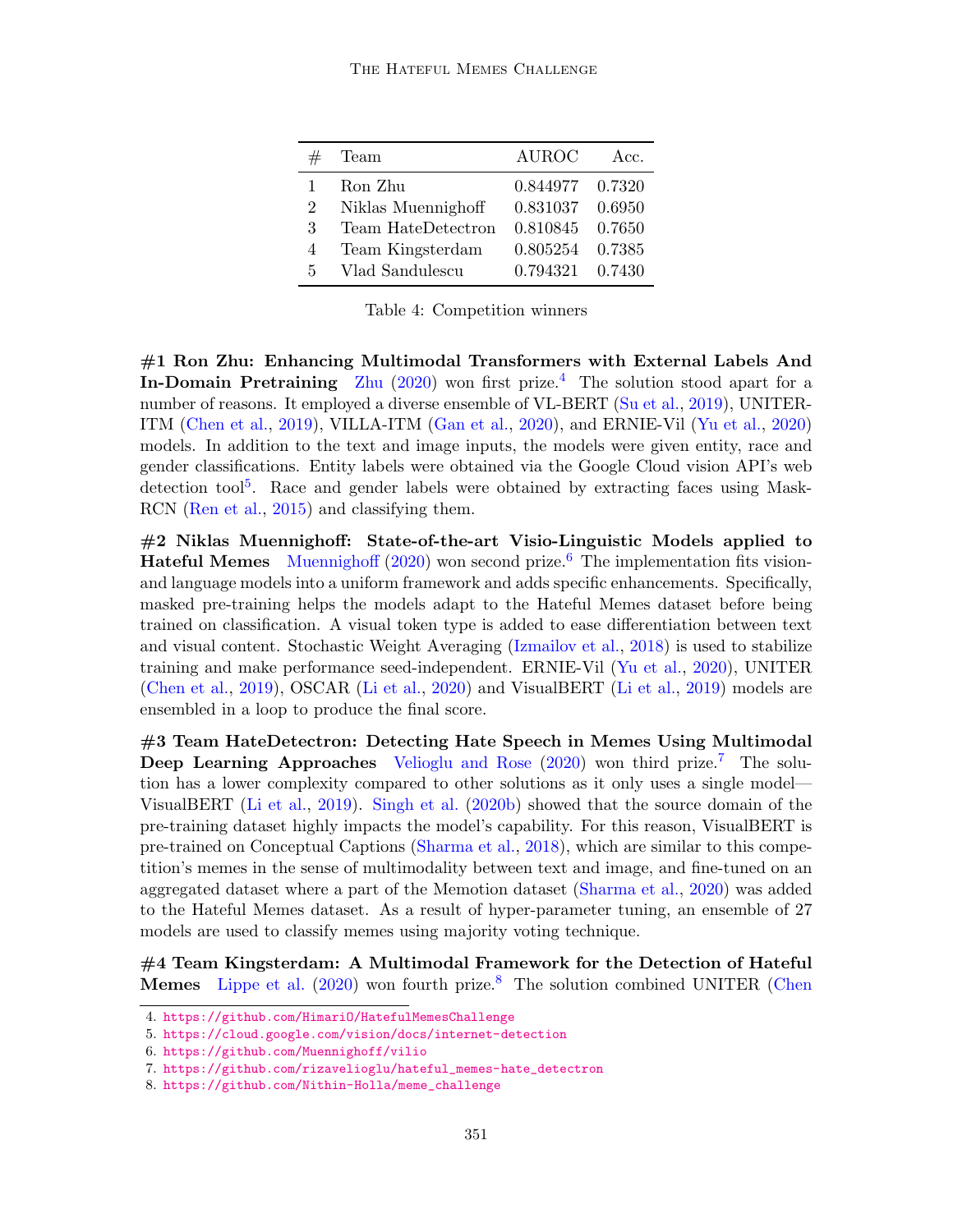[et al.,](#page-10-12) [2019\)](#page-10-12) with a number of techniques for improved learning. The text confounders in the dataset were upsampled during training to help improve the model's multimodal reasoning capabilities, while a loss re-weighting strategy was applied to favour the minority class. This was followed by an ensemble of 15 UNITER models trained on different splits of the data such that subsets from the development set were included in the training folds. This ensured that the high percentage of truly multimodal examples in the development set was utilised during training. The final predictions were obtained via a weighted linear combination of the ensemble predictions, optimised using an evolutionary algorithm on the development set.

#5 Vlad Sandulescu: Detecting Hateful Memes Using a Multimodal Deep En-semble [Sandulescu](#page-13-14) [\(2020\)](#page-13-14) won fifth prize.<sup>[9](#page-8-0)</sup> They experiment with both single-stream Transformer architectures: VL-BERT [\(Su et al.,](#page-14-8) [2019\)](#page-14-8), VLP [\(Zhou et al.,](#page-16-7) [2019\)](#page-16-7) and UNITER [\(Chen et al.,](#page-10-12) [2019\)](#page-10-12) as well as dual-stream models such as LXMERT [\(Tan and](#page-14-11) [Bansal,](#page-14-11) [2019\)](#page-14-11), showing single-stream models outperform the two-stream ones on this task. These large architectures are chosen such that by ensembling them one could exploit the fact they are pre-trained on a wide spectrum of datasets from different domains. The highest scoring solution involves an ensemble of UNITER models, each including an extra bidirectional cross-attention mechanism to couple inferred caption information using the Show and Tell model from [\(Vinyals et al.,](#page-15-12) [2016\)](#page-15-12) to the already supplied meme text. Finally, deep ensembles [\(Lakshminarayanan et al.,](#page-12-11) [2017\)](#page-12-11), a simple yet very powerful trick, improve on single model predictions by a significant margin.

#### 4.3. Take-aways

In our assessment, the competition was a huge success. We had a large number of participants, a lively competition community and interesting novel solutions to this important problem as prize winners. Here, we list some take-aways from the competition and winning solutions.

Frameworks matter We provided an easy starter kit codebase using MMF [Singh et al.](#page-14-12) [\(2020a\)](#page-14-12), so that participants would not have to worry about implementational details and could immediately focus on innovating on e.g. the architecture. Most participants used this codebase, but interestingly not all winning teams did so. [Muennighoff](#page-13-12) [\(2020\)](#page-13-12) for example built a framework from scratch. [Zhu](#page-16-6) [\(2020\)](#page-16-6) manually ported ERNIE-Vil from PaddlePaddle<sup>[10](#page-8-1)</sup> to PyTorch, a herculean effort that was credited at the competition event as one of the reasons behind their success. Overall, solutions were engineering heavy and the easy availability (or not) of particular methods made a clear difference in giving some participants an edge over the otherwise relatively level playing field.

**Pretrained models** [Bugliarello et al.](#page-10-13) [\(2020\)](#page-10-13) recently described intriguing results showing that differences between various "Vision and Language BERTs" are mostly due to training data and hyperparameters. The winning solutions used a wide variety of such models. Some participants argued that specific architectures were better than others—notably UNITER, VILLA and ERNIE-ViL—but this remains mostly speculative. Similarly, there did appear

<span id="page-8-1"></span><span id="page-8-0"></span><sup>9.</sup> <https://github.com/vladsandulescu/hatefulmemes>

<sup>10.</sup> <https://github.com/PaddlePaddle/Paddle>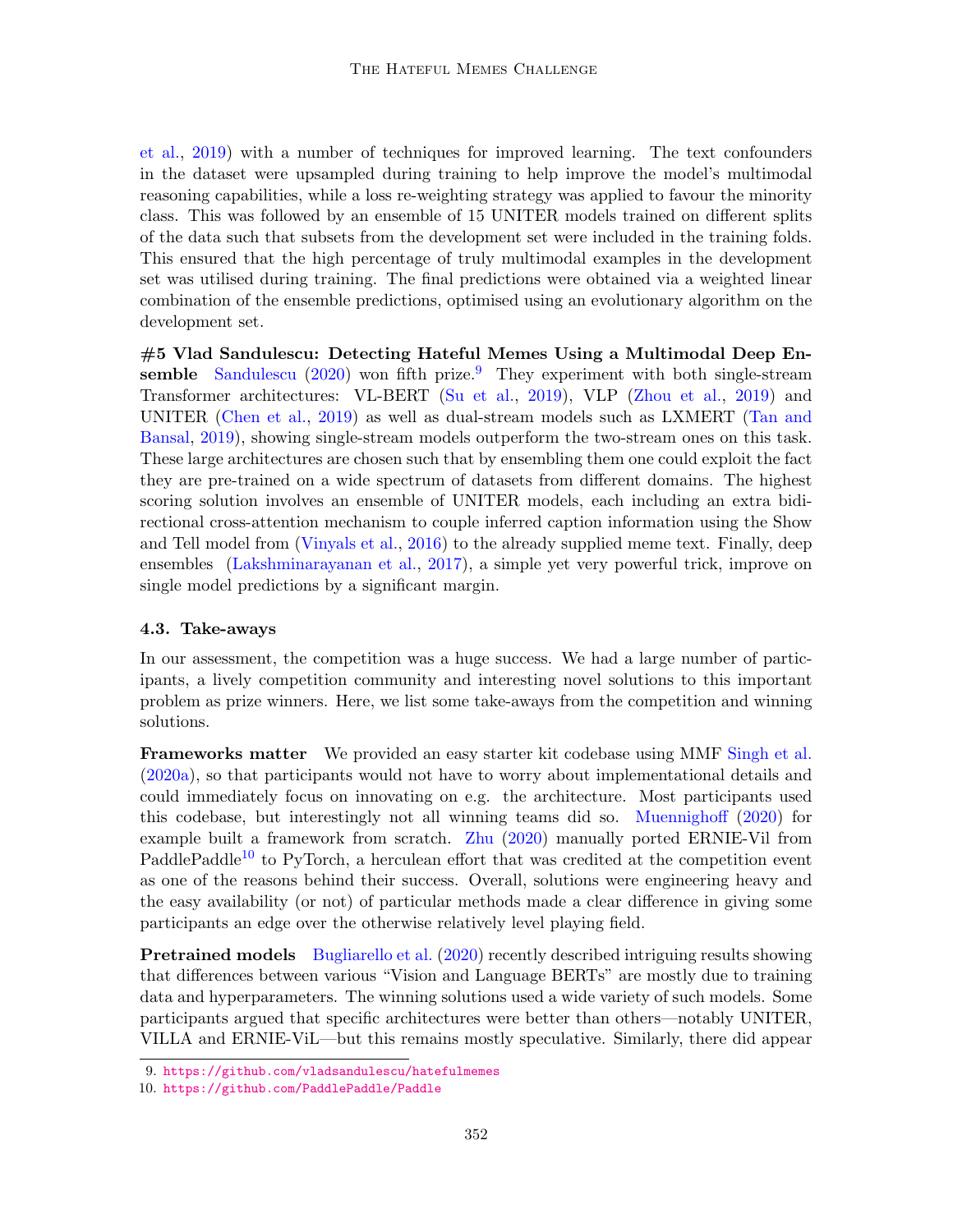to be a recency bonus for models, where newly released models (even ones released when the competition was long underway) gave participants an upper hand, like in the case of ERNIE-ViL.

Ensembles As is usually the case in competition, all winning solutions employed ensembles. Interestingly, the ensembles were not necessarily of different model architectures. This does raise issues for deploying solutions in production, which has heavy computational constraints.

Entities, Faces and External knowledge Understanding memes often requires subtle world knowledge, which many participants tried to exploit. The winning solutions' reliance on a concept detection pipeline is illustrative of this, and we speculate that incorporating rich conceptual knowledge (e.g. not only knowing that the object is a "car" but that it's a "Volkswagen Beetle Type 2") will be very helpful. Given the nature of the dataset, having explicit knowledge of hate speech target features (like race and gender) also helped, however incorporating such features in practice raises important ethical dilemmas.

# 5. Conclusion & Outlook

We described the Hateful Memes Challenge competition, the newly collected "unseen" datasets and the winning solutions. Open competitions around important common problems are some of the AI research community's most effective tools for accelerating progress. Hate speech remains a crucially important challenge, and multimodal hate speech in particular continues to be an especially difficult machine learning problem. The Hateful Memes Challenge competition is over, but the real challenge is far from solved: A lot of work remains to be done in multimodal AI research, and we hope that this work can play an important role in evaluating new solutions that the field comes up with. The dataset design makes it a good candidate for evaluating the power of next-generation multimodal pretrained models, as well as currently still unimagined advances in the field. We hope that this task and these datasets will continue to inform new approaches and methods going forward.

## Acknowledgments

We thank the many participants who took part in the competition. We also thank our colleagues at Facebook who helped make this dataset and competition possible. We're thankful to Getty Images for making this competition possible.

## References

- <span id="page-9-1"></span>Firoj Alam, Ferda Ofli, and Muhammad Imran. Crisismmd: Multimodal twitter datasets from natural disasters. In Twelfth International AAAI Conference on Web and Social Media, 2018.
- <span id="page-9-0"></span>Stanislaw Antol, Aishwarya Agrawal, Jiasen Lu, Margaret Mitchell, Dhruv Batra, C Lawrence Zitnick, and Devi Parikh. Vqa: Visual question answering. In Proceedings of the IEEE international conference on computer vision, pages 2425–2433, 2015.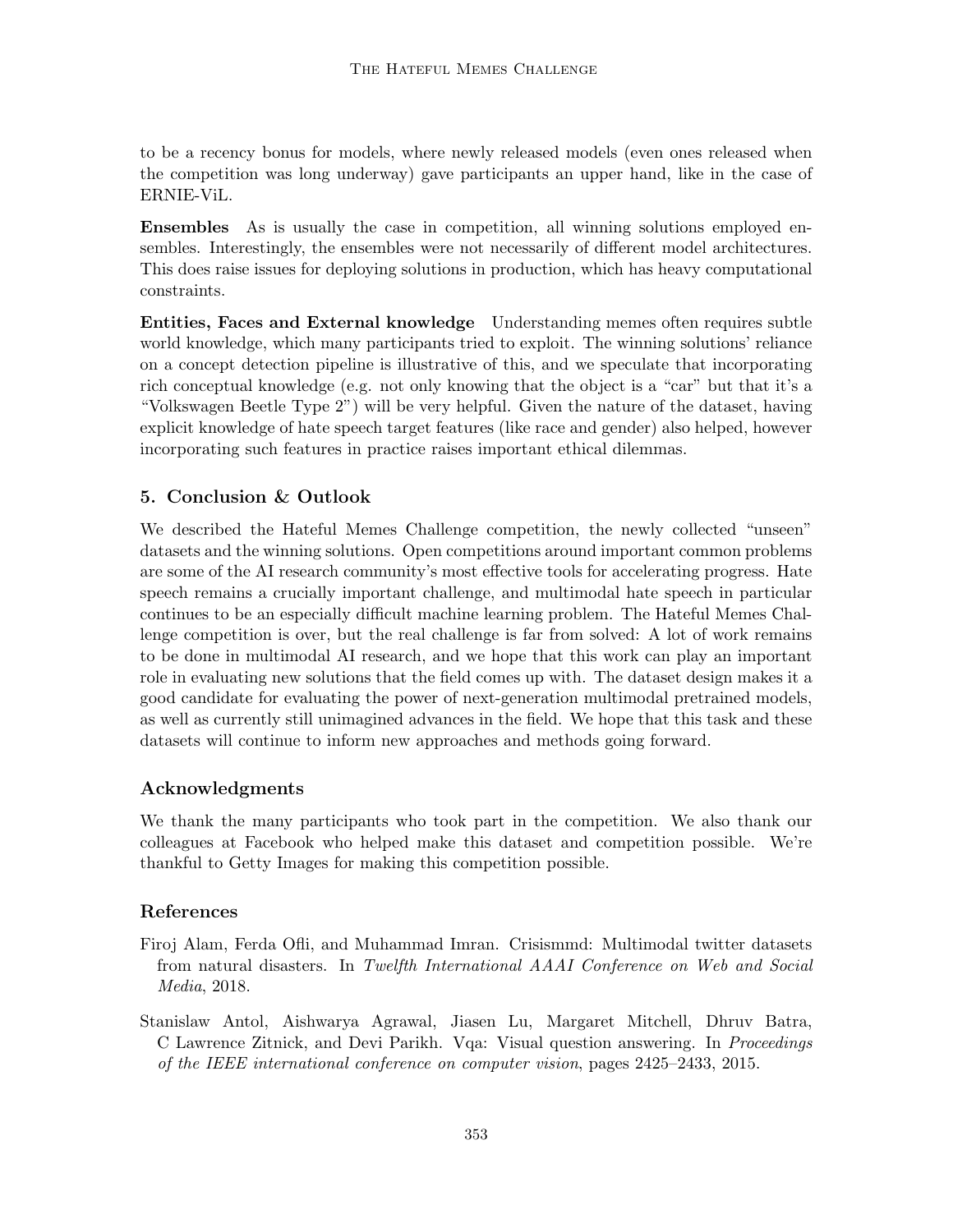- <span id="page-10-10"></span>John Arevalo, Thamar Solorio, Manuel Montes-y Gómez, and Fabio A González. Gated multimodal units for information fusion. In Proceedings of ICLR, 2017.
- <span id="page-10-11"></span>Andrew P Bradley. The use of the area under the roc curve in the evaluation of machine learning algorithms. Pattern recognition, 30(7):1145–1159, 1997.
- <span id="page-10-13"></span>Emanuele Bugliarello, Ryan Cotterell, Naoaki Okazaki, and Desmond Elliott. Multimodal pretraining unmasked: Unifying the vision and language berts. arXiv preprint arXiv:2011.15124, 2020.
- <span id="page-10-0"></span>Xinlei Chen, Hao Fang, Tsung-Yi Lin, Ramakrishna Vedantam, Saurabh Gupta, Piotr Dollár, and C Lawrence Zitnick. Microsoft coco captions: Data collection and evaluation server.  $arXiv$  preprint  $arXiv:1504.00325$ , 2015.
- <span id="page-10-12"></span>Yen-Chun Chen, Linjie Li, Licheng Yu, Ahmed El Kholy, Faisal Ahmed, Zhe Gan, Yu Cheng, and Jingjing Liu. Uniter: Learning universal image-text representations.  $arXiv$  preprint arXiv:1909.11740, 2019.
- <span id="page-10-6"></span>A. Das, S. Kottur, K. Gupta, A. Singh, D. Yadav, J. M. Moura, Yadav D., D. Parikh, and D. Batra. Visual dialog. In Proceedings of the IEEE Conference on Computer Vision and Pattern Recognition, pages 326–335, 2017.
- <span id="page-10-2"></span>Thomas Davidson, Dana Warmsley, Michael Macy, and Ingmar Weber. Automated hate speech detection and the problem of offensive language. In Eleventh international aaai conference on web and social media, 2017.
- <span id="page-10-5"></span>Thomas Davidson, Debasmita Bhattacharya, and Ingmar Weber. Racial bias in hate speech and abusive language detection datasets. In Proceedings of ACL, 2019.
- <span id="page-10-7"></span>H. De Vries, F. Strub, S. Chandar, O. Pietquin, H. Larochelle, and A. Courville. Guesswhat?! visual object discovery through multi-modal dialogue. In *Proceedings of the IEEE* Conference on Computer Vision and Pattern Recognition, pages 5503–5512, 2017.
- <span id="page-10-4"></span>Lucas Dixon, John Li, Jeffrey Sorensen, Nithum Thain, , and Lucy Vasserman. Measuring and mitigating unintended bias in text classification. In Proceedings of the 2018 AAAI/ACM Conference on AI, Ethics, and Society, pages 67–73, 2018.
- <span id="page-10-8"></span>Desmond Elliott, Stella Frank, Khalil Sima'an, and Lucia Specia. Multi30k: Multilingual english-german image descriptions. arXiv:1605.00459, 2016.
- <span id="page-10-1"></span>Paula Fortuna and Sérgio Nunes. A survey on automatic detection of hate speech in text. 51(4), 2018.
- <span id="page-10-3"></span>Antigoni Maria Founta, Constantinos Djouvas, Despoina Chatzakou, Ilias Leontiadis, Jeremy Blackburn, Gianluca Stringhini, Athena Vakali, Michael Sirivianos, and Nicolas Kourtellis. Large scale crowdsourcing and characterization of twitter abusive behavior. In Twelfth International AAAI Conference on Web and Social Media, 2018.
- <span id="page-10-9"></span>I. Gallo, A. Calefati, and S. Nawaz. Multimodal classification fusion in real-world scenarios. In 14th IAPR International Conference on Document Analysis and Recognition (ICDAR), volume 5, pages 36–41, 2017.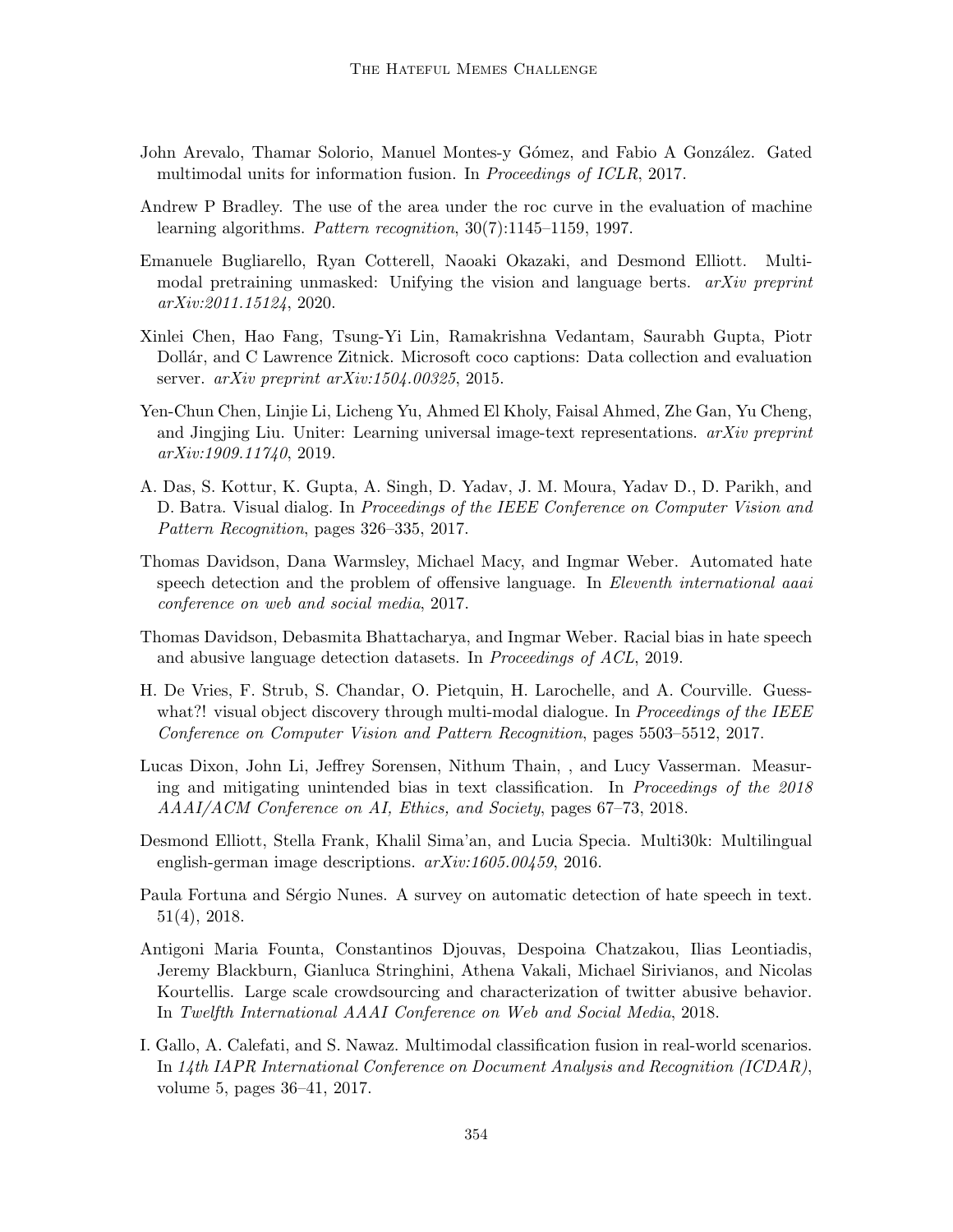- <span id="page-11-9"></span>Zhe Gan, Yen-Chun Chen, Linjie Li, Chen Zhu, Yu Cheng, and Jingjing Liu. Largescale adversarial training for vision-and-language representation learning.  $arXiv$  preprint arXiv:2006.06195, 2020.
- <span id="page-11-0"></span>Jennifer Golbeck, Zahra Ashktorab, Rashad O. Banjo, Alexandra Berlinger, Siddharth Bhagwan, Cody Buntain, Paul Cheakalos, Alicia A. Geller, Quint Gergory, Rajesh Kumar Gnanasekaran, Raja Rajan Gunasekaran, Kelly M. Hoffman, Jenny Hottle, Vichita Jienjitlert, Shivika Khare, Ryan Lau, Marianna J. Martindale, Shalmali Naik, Heather L. Nixon, Piyush Ramachandran, Kristine M. Rogers, Lisa Rogers, Meghna Sardana Sarin, Gaurav Shahane, Jayanee Thanki, Priyanka Vengataraman, Zijian Wan, and Derek Michael Wu. A large labeled corpus for online harassment research. In Proceedings of the 2017 ACM on Web Science Conference, pages 229–233, 2017.
- <span id="page-11-2"></span>Raul Gomez, Jaume Gibert, Lluis Gomez, and Dimosthenis Karatzas. Exploring hate speech detection in multimodal publications. In The IEEE Winter Conference on Applications of Computer Vision, pages 1470–1478, 2020.
- <span id="page-11-3"></span>Y. Goyal, T. Khot, D. Summers-Stay, D. Batra, and D. Parikh. Making the V in VQA matter: Elevating the role of image understanding in Visual Question Answering. In Proceedings of the IEEE Conference on Computer Vision and Pattern Recognition, pages 6904–6913, 2017.
- <span id="page-11-7"></span>Danna Gurari, Qing Li, Abigale J Stangl, Anhong Guo, Chi Lin, Kristen Grauman, Jiebo Luo, and Jeffrey P Bigham. Vizwiz grand challenge: Answering visual questions from blind people. In Proceedings of the IEEE Conference on Computer Vision and Pattern Recognition, pages 3608–3617, 2018.
- <span id="page-11-4"></span>Danna Gurari, Yinan Zhao, Meng Zhang, and Nilavra Bhattacharya. Captioning images taken by people who are blind. arXiv preprint arXiv:2002.08565, 2020.
- <span id="page-11-1"></span>Homa Hosseinmardi, Sabrina Arredondo Mattson, Rahat Ibn Rafiq, Richard Han, Qin Lv, and Shivakant Mishra. Detection of cyberbullying incidents on the instagram social network. arXiv:1503.03909, 2015.
- <span id="page-11-5"></span>Ting-Hao Kenneth Huang, Francis Ferraro, Nasrin Mostafazadeh, Ishan Misra, Aishwarya Agrawal, Jacob Devlin, Ross Girshick, Xiaodong He, Pushmeet Kohli, Dhruv Batra, C. Lawrence Zitnick, Devi Parikh, Lucy Vanderwende, Michel Galley, and Margaret Mitchell. Visual storytelling. In Proceedings of NAACL-HLT, pages 1233–1239, 2016.
- <span id="page-11-6"></span>Drew A Hudson and Christopher D Manning. Gqa: A new dataset for real-world visual reasoning and compositional question answering.  $arXiv$  preprint  $arXiv:1902.09506$ , 2019.
- <span id="page-11-8"></span>Z. Hussain, M. Zhang, X. Zhang, K. Ye, C. Thomas, Z. Agha, N. Ong, and A. Kovashka. Automatic understanding of image and video advertisements. pages 1705–1715, 2017.
- <span id="page-11-10"></span>Pavel Izmailov, Dmitrii Podoprikhin, Timur Garipov, Dmitry Vetrov, and Andrew Gordon Wilson. Averaging weights leads to wider optima and better generalization.  $arXiv$  preprint arXiv:1803.05407, 2018.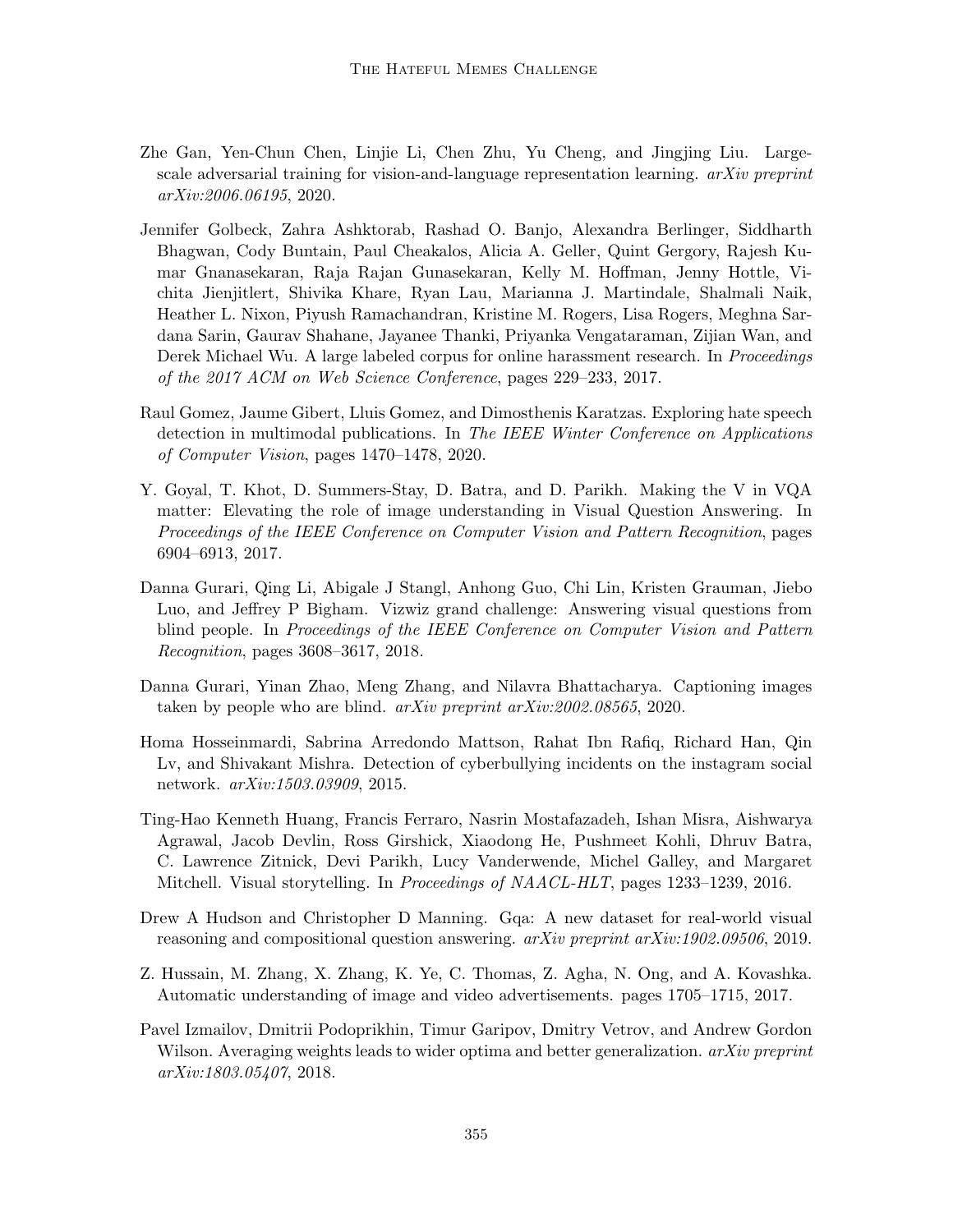- <span id="page-12-0"></span>Justin Johnson, Bharath Hariharan, Laurens van der Maaten, Li Fei-Fei, C Lawrence Zitnick, and Ross Girshick. Clevr: A diagnostic dataset for compositional language and elementary visual reasoning. In Proceedings of the IEEE Conference on Computer Vision and Pattern Recognition, pages 2901–2910, 2017.
- <span id="page-12-6"></span>Armand Joulin, Edouard Grave, Piotr Bojanowski, and Tomas Mikolov. Bag of tricks for efficient text classification. arXiv preprint arXiv:1607.01759, 2016.
- <span id="page-12-3"></span>S. Kazemzadeh, V. Ordonez, M. Matten, and T. Berg. Referitgame: Referring to objects in photographs of natural scenes. In Proceedings of the 2014 conference on empirical methods in natural language processing, pages 787–798, 2014.
- <span id="page-12-7"></span>Douwe Kiela, Hamed Firooz, Aravind Mohan, Vedanuj Goswami, Amanpreet Singh, Pratik Ringshia, and Davide Testuggine. The hateful memes challenge: Detecting hate speech in multimodal memes. arXiv preprint arXiv:2005.04790, 2020.
- <span id="page-12-1"></span>Ranjay Krishna, Yuke Zhu, Oliver Groth, Justin Johnson, Kenji Hata, Joshua Kravitz, Stephanie Chen, Yannis Kalantidis, Li-Jia Li, David A Shamma, et al. Visual genome: Connecting language and vision using crowdsourced dense image annotations. International Journal of Computer Vision, 123(1):32–73, 2017.
- <span id="page-12-5"></span>J. Kruk, J. Lubin, K. Sikka, X. Lin, D. Jurafsky, and A. Divakaran. Integrating text and image: Determining multimodal document intent in instagram posts. In *Proceedings of* EMNLP, 2019.
- <span id="page-12-2"></span>Ritesh Kumar, Atul Kr Ojha, Shervin Malmasi, and Marcos Zampieri. Benchmarking aggression identification in social media. In Proceedings of the First Workshop on Trolling, Aggression and Cyberbullying (TRAC-2018), pages 1–11, 2018.
- <span id="page-12-11"></span>Balaji Lakshminarayanan, Alexander Pritzel, and Charles Blundell. Simple and scalable predictive uncertainty estimation using deep ensembles. In NIPS, 2017.
- <span id="page-12-9"></span>Liunian Harold Li, Mark Yatskar, Da Yin, Cho-Jui Hsieh, and Kai-Wei Chang. Visualbert: A simple and performant baseline for vision and language.  $arXiv$  preprint arXiv:1908.03557, 2019.
- <span id="page-12-8"></span>Xiujun Li, Xi Yin, Chunyuan Li, Pengchuan Zhang, Xiaowei Hu, Lei Zhang, Lijuan Wang, Houdong Hu, Li Dong, Furu Wei, et al. Oscar: Object-semantics aligned pre-training for vision-language tasks. In European Conference on Computer Vision, pages 121–137. Springer, 2020.
- <span id="page-12-10"></span>Phillip Lippe, Nithin Holla, Shantanu Chandra, Santhosh Rajamanickam, Georgios Antoniou, Ekaterina Shutova, and Helen Yannakoudakis. A multimodal framework for the detection of hateful memes. arXiv preprint arXiv:2012.12871, 2020.
- <span id="page-12-4"></span>Di Lu, Leonardo Neves, Vitor Carvalho, Ning Zhang, and Heng Ji. Visual attention model for name tagging in multimodal social media. In Proceedings of ACL, pages 1990–1999, 2018.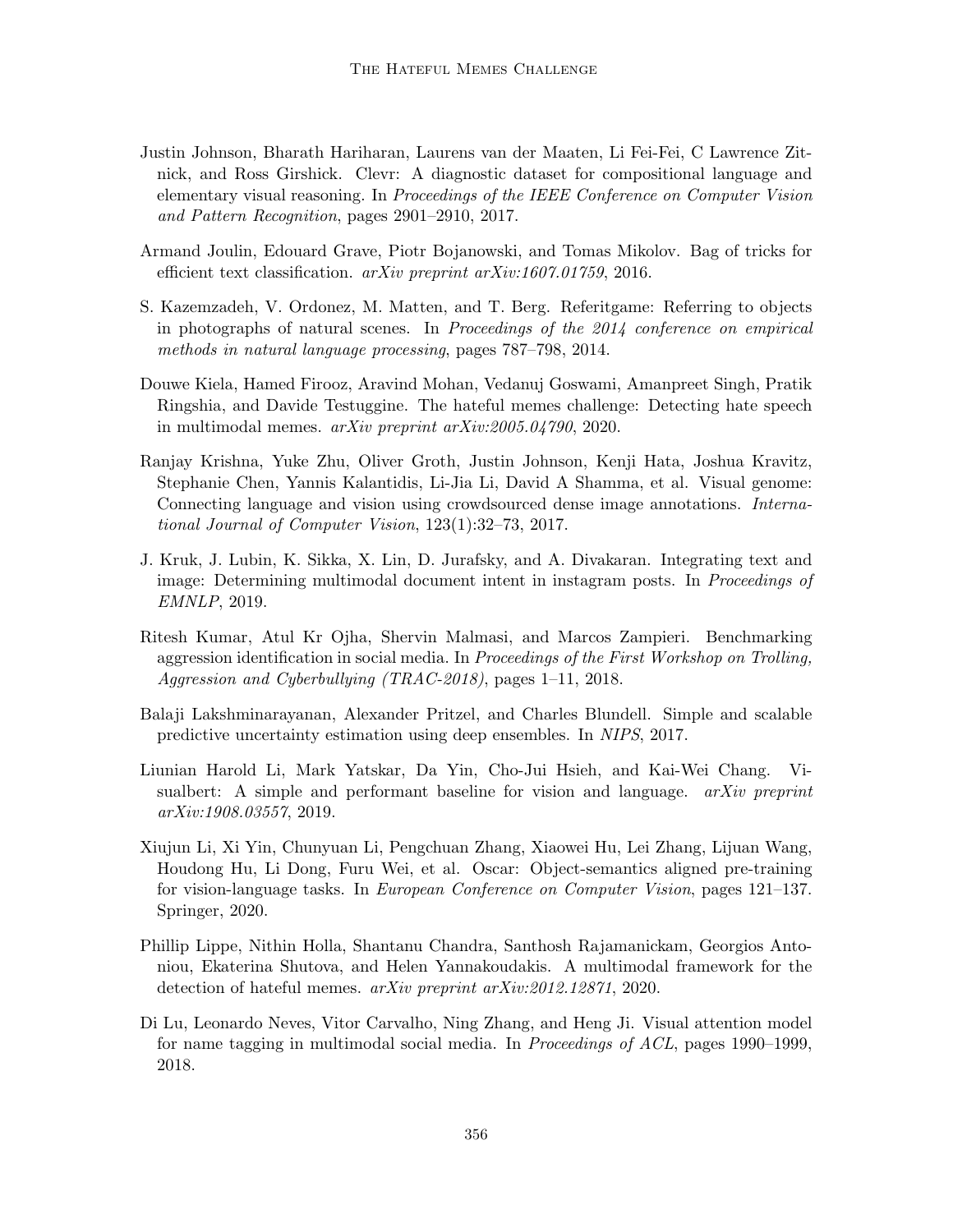- <span id="page-13-8"></span>Y. Ma, Z. Xiang, Q. Du, and W. Fan. Effects of user-provided photos on hotel review helpfulness: An analytical approach with deep leaning. *International Journal of Hospitality* Management, 71:120–131, 2018.
- <span id="page-13-4"></span>S Malmasi and M Zampieri. Detecting hate speech in social media.  $arXiv:1712.06427$ , 2017.
- <span id="page-13-3"></span>Shervin Malmasi and Marcos Zampieri. Challenges in discriminating profanity from hate speech. Journal of Experimental & Theoretical Artificial Intelligence,  $30(2):187-202$ ,  $2018$ .
- <span id="page-13-6"></span>A. Mogadala, M. Kalimuthu, and D. Klakow. Trends in integration of vision and language research: A survey of tasks, datasets, and methods. arXiv:1907.09358, 2019.
- <span id="page-13-12"></span>Niklas Muennighoff. Vilio: State-of-the-art visio-linguistic models applied to hateful memes. arXiv preprint arXiv:2012.07788, 2020.
- <span id="page-13-0"></span>J. T. Nockleby. Hate speech. In Encyclopedia of the American Constitution, volume 3, page 1277–79, 2000.
- <span id="page-13-7"></span>C. C. Park and G. Kim. Expressing an image stream with a sequence of natural sentences. In Advances in neural information processing systems, pages 73–81, 2015.
- <span id="page-13-9"></span>Arnau Ramisa. Multimodal news article analysis. In Proceedings of the Twenty-Sixth International Joint Conference on Artificial Intelligence, pages 5136–5140, 2017.
- <span id="page-13-11"></span>Shaoqing Ren, Kaiming He, Ross Girshick, and Jian Sun. Faster r-cnn: Towards realtime object detection with region proposal networks. In Advances in neural information processing systems, pages 91–99, 2015.
- <span id="page-13-1"></span>M. H. Ribeiro, P. H. Calais, Y. A. Santos, V. A. Almeida, and W. Meira Jr. Characterizing and detecting hateful users on twitter. In Twelfth International AAAI Conference on Web and Social Media, 2018.
- <span id="page-13-10"></span>Benet Oriol Sabat, Cristian Canton Ferrer, and Xavier Giro i Nieto. Hate speech in pixels: Detection of offensive memes towards automatic moderation. arXiv preprint 1910.02334, 2019.
- <span id="page-13-14"></span>Vlad Sandulescu. Detecting hateful memes using a multimodal deep ensemble. arXiv preprint arXiv:2012.13235, 2020.
- <span id="page-13-5"></span>Maarten Sap, Dallas Card, Saadia Gabriela, Yejin Choi, and Noah A. Smith. The risk of racial bias in hate speech detection. In Proceedings of ACL, pages 1668–1678, 2019.
- <span id="page-13-2"></span>Anna Schmidt and Michael Wiegand. A survey on hate speech detection using natural language processing. 2017.
- <span id="page-13-13"></span>Chhavi Sharma, Deepesh Bhageria, William Scott, Srinivas PYKL, Amitava Das, Tanmoy Chakraborty, Viswanath Pulabaigari, and Bjorn Gamback. Semeval-2020 task 8: Memotion analysis–the visuo-lingual metaphor! arXiv preprint arXiv:2008.03781, 2020.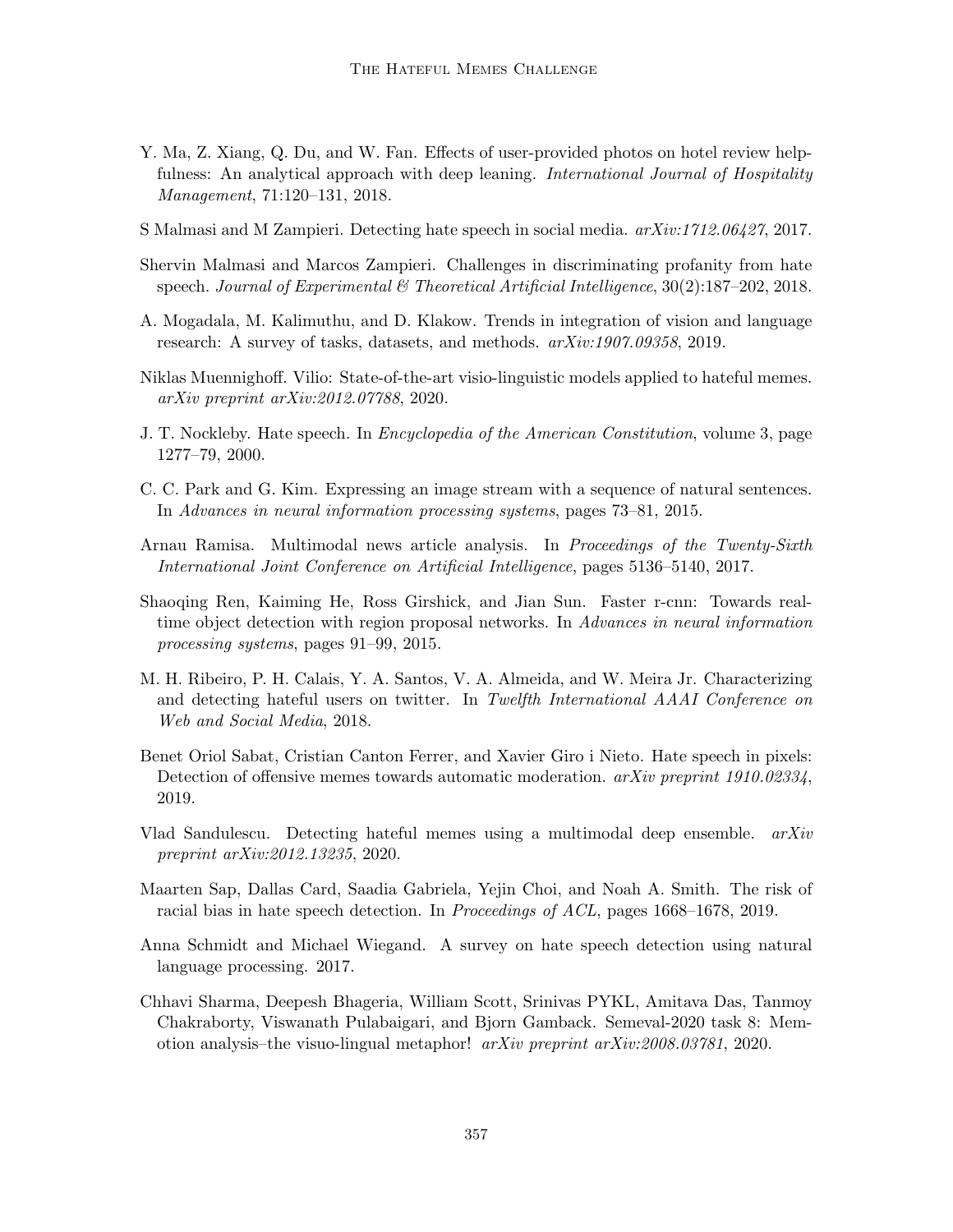- <span id="page-14-10"></span>Piyush Sharma, Nan Ding, Sebastian Goodman, and Radu Soricut. Conceptual captions: A cleaned, hypernymed, image alt-text dataset for automatic image captioning. In Proceedings of the 56th Annual Meeting of the Association for Computational Linguistics (Volume 1: Long Papers), pages 2556–2565, 2018.
- <span id="page-14-6"></span>Kai Shu, Amy Sliva, Suhang Wang, Jiliang Tang, and Huan Liu. Fake news detection on social media: A data mining perspective.  $arxiv.1708.01967$ , 2017.
- <span id="page-14-1"></span>Oleksii Sidorov, Ronghang Hu, Marcus Rohrbach, and Amanpreet Singh. Textcaps: a dataset for image captioning with reading comprehension. arXiv preprint arXiv:2003.12462, 2020.
- <span id="page-14-4"></span>Amanpreet Singh, Vivek Natarajan, Meet Shah, Yu Jiang, Xinlei Chen, Dhruv Batra, Devi Parikh, and Marcus Rohrbach. Towards vqa models that can read. In *Proceedings of the* IEEE Conference on Computer Vision and Pattern Recognition, pages 8317–8326, 2019.
- <span id="page-14-12"></span>Amanpreet Singh, Vedanuj Goswami, Vivek Natarajan, Yu Jiang, Xinlei Chen, Meet Shah, Marcus Rohrbach, Dhruv Batra, and Devi Parikh. Mmf: A multimodal framework for vision and language research. <https://github.com/facebookresearch/mmf>, 2020a.
- <span id="page-14-9"></span>Amanpreet Singh, Vedanuj Goswami, and Devi Parikh. Are we pretraining it right? digging deeper into visio-linguistic pretraining. arXiv preprint arXiv:2004.08744, 2020b.
- <span id="page-14-0"></span>Vivek K. Singh, Souvick Ghosh, and Christin Jose. Toward multimodal cyberbullying detection. In Proceedings of the 2017 CHI Conference Extended Abstracts on Human Factors in Computing Systems, pages 2090–2099, 2017.
- <span id="page-14-5"></span>M. Soleymani, D. Garcia, B. Jou, B. Schuller, S. F. Chang, and M. Pantic. A survey of multimodal sentiment analysis. Image and Vision Computing, 65:3–14, 2017.
- <span id="page-14-2"></span>L. Specia, S. Frank, K. Sima'an, and D. Elliott. A shared task on multimodal machine translation and crosslingual image description. In Proceedings of the First Conference on Machine Translation: Volume 2, Shared Task Papers, 2016.
- <span id="page-14-8"></span>Weijie Su, Xizhou Zhu, Yue Cao, Bin Li, Lewei Lu, Furu Wei, and Jifeng Dai. Vl-bert: Pre-training of generic visual-linguistic representations. arXiv preprint arXiv:1908.08530, 2019.
- <span id="page-14-3"></span>Alane Suhr, Stephanie Zhou, Ally Zhang, Iris Zhang, Huajun Bai, and Yoav Artzi. A corpus for reasoning about natural language grounded in photographs.  $arXiv$  preprint arXiv:1811.00491, 2018.
- <span id="page-14-11"></span>Hao Tan and Mohit Bansal. Lxmert: Learning cross-modality encoder representations from transformers. In EMNLP, 2019.
- <span id="page-14-7"></span>Bart Thomee, David A Shamma, Gerald Friedland, Benjamin Elizalde, Karl Ni, Douglas Poland, Damian Borth, and Li-Jia Li. Yfcc100m: The new data in multimedia research. arXiv preprint arXiv:1503.01817, 2015.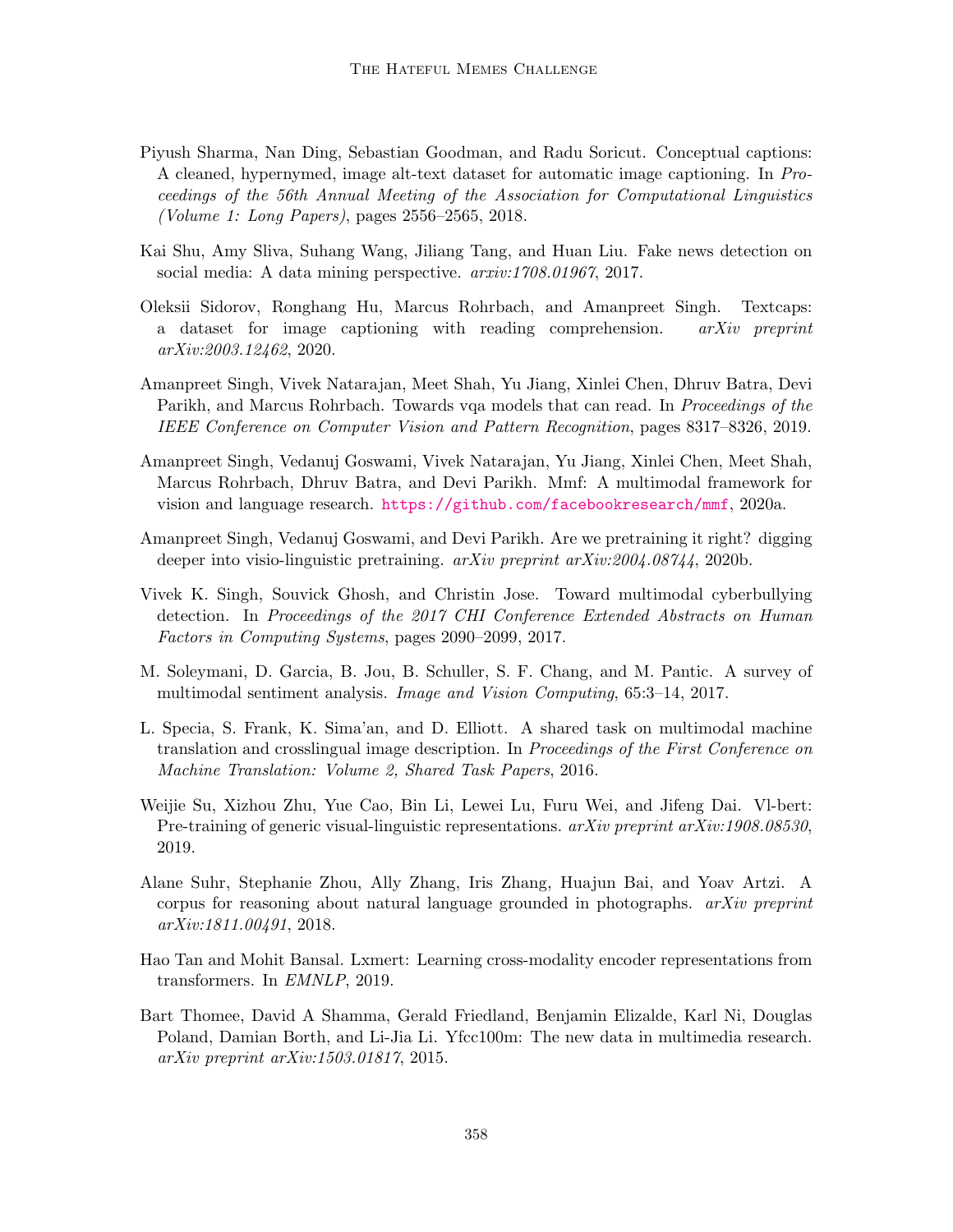- <span id="page-15-7"></span>Ramakrishna Vedantam, C. Lawrence Zitnick, and Devi Parikh. Cider: Consensus-based image description evaluation. In The IEEE Conference on Computer Vision and Pattern Recognition (CVPR), June 2015.
- <span id="page-15-11"></span>Riza Velioglu and Jewgeni Rose. Detecting hate speech in memes using multimodal deep learning approaches: Prize-winning solution to hateful memes challenge. arXiv preprint arXiv:2012.12975, 2020.
- <span id="page-15-5"></span>Prashanth Vijayaraghavan, Hugo Larochelle, and Deb Roy. Interpretable multi-modal hate speech detection. In AI for Social Good Workshop at the International Conference on Machine Learning, 2019.
- <span id="page-15-12"></span>Oriol Vinyals, Alexander Toshev, Samy Bengio, and Dumitru Erhan. Show and tell: Lessons learned from the 2015 mscoco image captioning challenge. In PAMI, 2016.
- <span id="page-15-9"></span>Hoa Trong Vu, Claudio Greco, Aliia Erofeeva, Somayeh Jafaritazehjan, Guido Linders, Marc Tanti, Alberto Testoni, Raffaella Bernardi, and Albert Gatt. Grounded textual entailment. arXiv preprint arXiv:1806.05645, 2018.
- <span id="page-15-8"></span>Xin Wang, Devinder Kumar, Nicolas Thome, Matthieu Cord, and Frederic Precioso. Recipe recognition with large multimodal food dataset. In 2015 IEEE International Conference on Multimedia & Expo Workshops (ICMEW), pages 1–6. IEEE, 2015.
- <span id="page-15-3"></span>Z. Waseem and D. Hovy. Hateful symbols or hateful people? predictive features for hate speech detection on twitter. pages 88–93, 2016.
- <span id="page-15-1"></span>Z. Waseem, T. Davidson, D. Warmsley, and I. Weber. Understanding abuse: A typology of abusive language detection subtasks. 2017.
- <span id="page-15-2"></span>Zeerak Waseem. Are you a racist or am I seeing things? annotator influence on hate speech detection on twitter. In Proceedings of the First Workshop on NLP and Computational Social Science, pages 138–142, 2016.
- <span id="page-15-6"></span>Ning Xie, Farley Lai, Derek Doran, and Asim Kadav. Visual entailment: A novel task for fine-grained image understanding. arXiv preprint arXiv:1901.06706, 2019.
- <span id="page-15-4"></span>Fan Yang, Xiaochang Peng, Gargi Ghosh, Reshef Shilon, Hao Ma, Eider Moore, and Goran Predovic. Exploring deep multimodal fusion of text and photo for hate speech classification. In Proceedings of the Third Workshop on Abusive Language Online, pages  $11-18$ , 2019.
- <span id="page-15-0"></span>Peter Young, Alice Lai, Micah Hodosh, and Julia Hockenmaier. From image descriptions to visual denotations: New similarity metrics for semantic inference over event descriptions. Transactions of the Association for Computational Linguistics, 2:67–78, 2014.
- <span id="page-15-10"></span>Fei Yu, Jiji Tang, Weichong Yin, Yu Sun, Hao Tian, Hua Wu, and Haifeng Wang. Ernie-vil: Knowledge enhanced vision-language representations through scene graph. arXiv preprint arXiv:2006.16934, 2020.